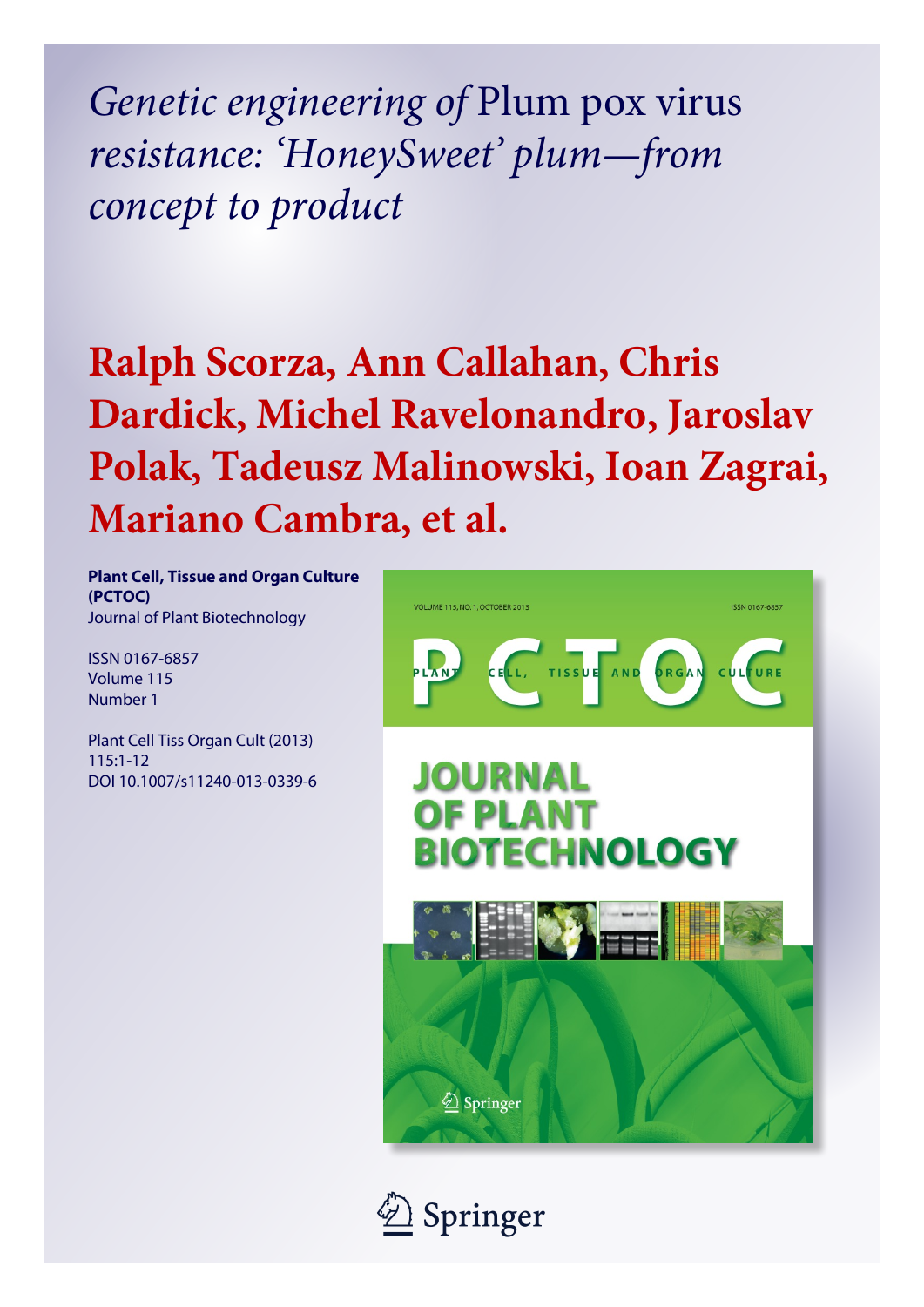**Your article is protected by copyright and all rights are held exclusively by Springer Science+Business Media Dordrecht (outside the USA). This e-offprint is for personal use only and shall not be self-archived in electronic repositories. If you wish to self-archive your article, please use the accepted manuscript version for posting on your own website. You may further deposit the accepted manuscript version in any repository, provided it is only made publicly available 12 months after official publication or later and provided acknowledgement is given to the original source of publication and a link is inserted to the published article on Springer's website. The link must be accompanied by the following text: "The final publication is available at link.springer.com".**

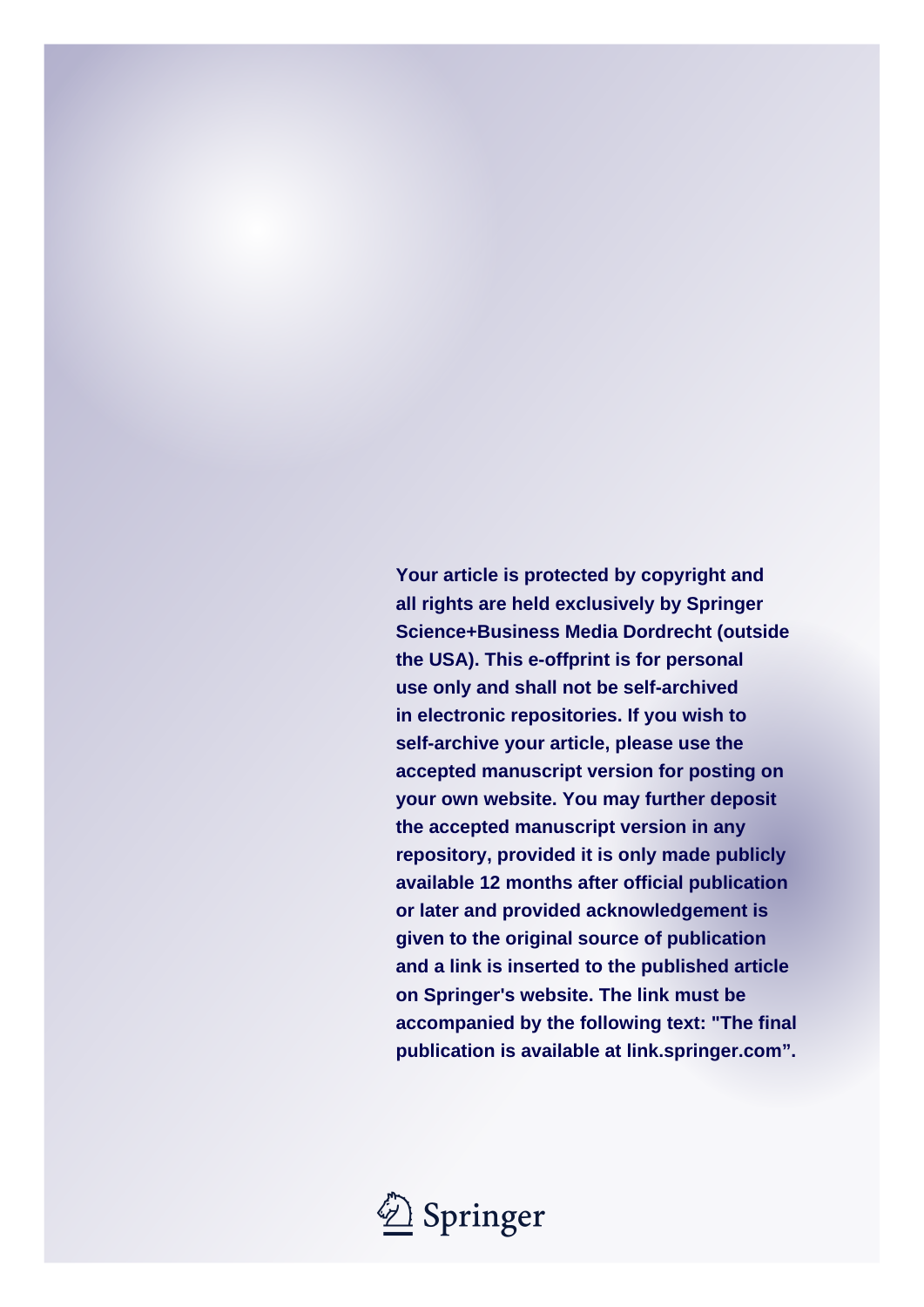REVIEW

### Genetic engineering of Plum pox virus resistance: 'HoneySweet' plum—from concept to product

Ralph Scorza • Ann Callahan • Chris Dardick • Michel Ravelonandro • Jaroslav Polak • Tadeusz Malinowski • Ioan Zagrai • Mariano Cambra • Ivanka Kamenova

Received: 25 March 2013 / Accepted: 29 May 2013 / Published online: 12 June 2013 © Springer Science+Business Media Dordrecht (outside the USA) 2013

Abstract Sharka disease, caused by Plum pox virus (PPV) was first recorded in Bulgaria during the early twentieth century and since that first report, the disease has progressively spread throughout Europe and more recently to Asia, Africa, North and South America. Few PPV resistance genes have been found to naturally occur in Prunus and this has led to the investigation of biotech approaches to the development of resistance through genetic engineering (GE). A notable example of the utility of this approach is 'HoneySweet' plum. PPV protection in this case is based on RNA interference (RNAi) and resistance has been shown to be highly effective, stable,

R. Scorza (⊠) · A. Callahan · C. Dardick Agricultural Research Service-Appalachian Fruit Research Station, United States Department of Agriculture, Kearneysville, WV, USA e-mail: Ralph.Scorza@ARS.USDA.GOV

M. Ravelonandro UMR 1332 Biologie du Fruit et Pathologie, INRA-bordeaux, Villenave D'Ornon Cedex, France

J. Polak Crop Research Institute, Prague, Czech Republic

T. Malinowski Institute of Horticulture, Skierniewice, Poland

I. Zagrai Fruit Research and Development Station Bistrita, Bistrita, Romania

M. Cambra Instituto Valenciano de Investigaciones Agraria (IVIA), Moncada, Valencia, Spain

I. Kamenova AgroBioInstitute, Sofia, Bulgaria

durable, and heritable as a dominant trait. Extensive testing and risk assessment of 'HoneySweet' in laboratory, greenhouse and in the field for over 20 years has demonstrated not only the effectiveness but also the safety of the technology. 'HoneySweet' has been cleared for cultivation in the USA. By the appropriate regulatory agencies. The development and regulatory approval of 'HoneySweet' demonstrate the ability of RNAi technology to contribute to the sustainability of stone fruit production in regions impacted by PPV. Although it has taken almost 100 years since the identification of sharka, we are now able to effectively protect stone fruit species against this disease through the application of GE.

Keywords Fruit breeding - Genetic engineering regulation - Genetic Modification - Pathogen-derived resistance - Plum - Prunus domestica - Rapid cycle breeding · Risk assessment · RNAi · siRNA · Rosaceae · Sharka - Transgenic plants

#### Introduction

Plum pox virus (PPV) is the most serious viral disease of the genus Prunus. Because of this, there is a vast amount of literature concerning PPV covering virtually all aspects of this organism's biology and its interactions with its hosts. This review focuses on the development of host plant resistance to this virus through genetic engineering, and specifically, resistance based on RNA interference (RNAi). In the past decade the literature on RNAi has expanded exponentially. The application of this technology to PPV resistance has been recently and comprehensively reviewed (Ilardi and Di Nicola-Negri [2011\)](#page-10-0). In the context of the biology of PPV and RNAi technology, the current review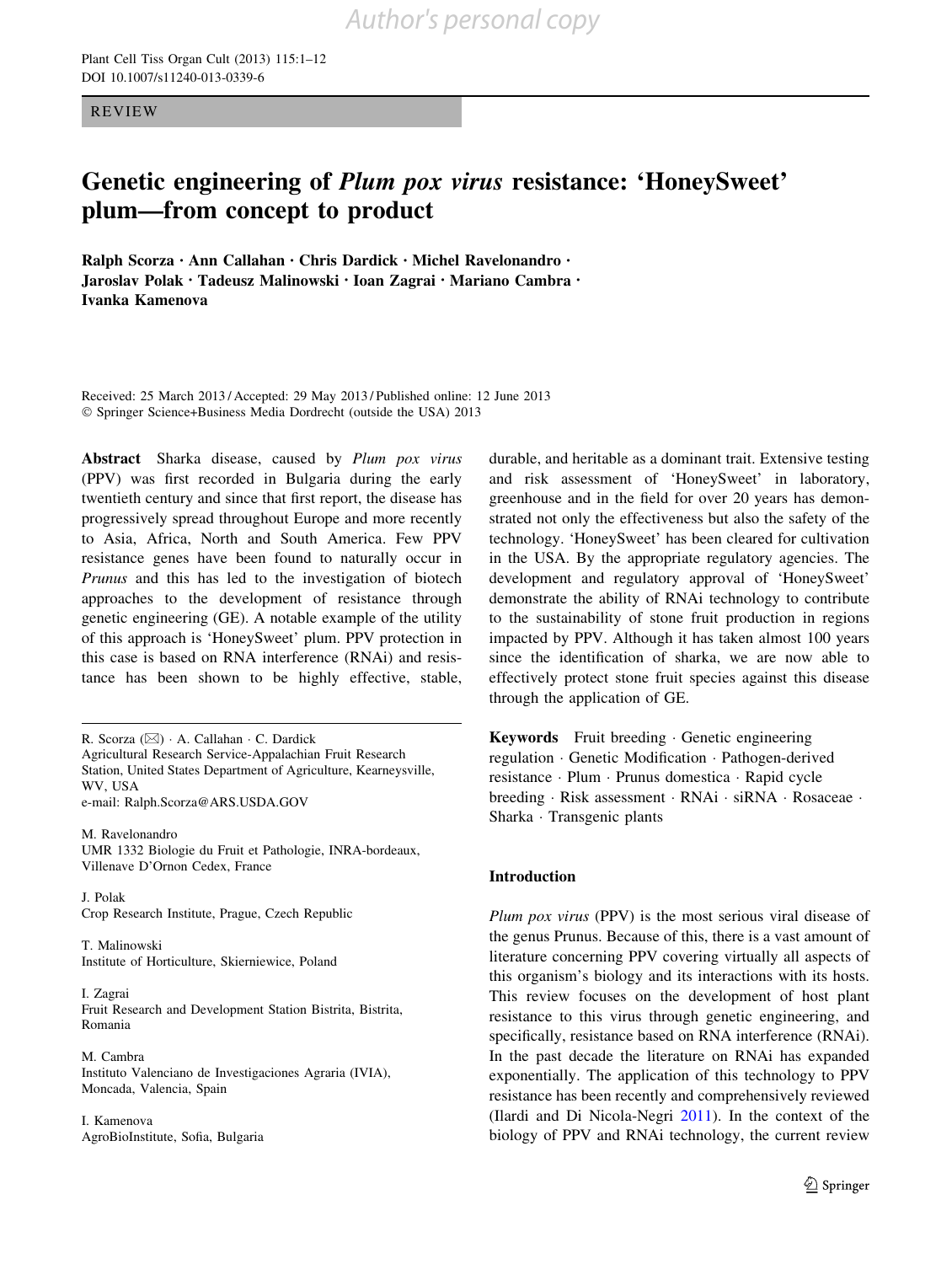*Author's personal copy*

seeks to present an example of the use of RNAi to provide long-term, stable protection against PPV in a commercial Prunus species (P. domestica) by reviewing the process from the development of the concept, through the research and development pipeline, through the US regulatory process, and exiting the pipeline with a commercially viable PPV resistant plum variety.

#### Plum pox virus

Sharka disease caused by PPV was first observed in Bulgaria during the First World War in 1917 and described by Atanassoff [\(1932\)](#page-9-0). By the late 1970s the disease had spread throughout Europe (Roy and Smith [1994\)](#page-12-0) and despite the considerable efforts made in respect to sharka containment, the disease has been reported in stone fruit producing countries worldwide except Australia, New Zealand and South Africa (Table 1) (Barba et al. [2011;](#page-9-0) OEPP/EPPO Bull [2006](#page-12-0)).

Plum pox virus (PPV) is classified in the family Potyviridae and the genus Potyvirus and has been well characterized molecularly (James and Glasa [2006;](#page-10-0) Olmos et al. [2006\)](#page-12-0). PPV hosts include cultivated, ornamental and wild Prunus species (Damsteegt et al. [2007](#page-10-0)). Non-Prunus species, in at least nine plant families, have been infected artificially with one or more strains of the virus, and in some cases have been found naturally infected in the field (van Oosten [1971](#page-13-0); Llácer [2006](#page-11-0)). Generally, PPV affects the fruits of sensitive cultivars of the commercially cultivated stone fruits such as plums (P. domestica, P. salicina), apricots (P. armeniaca), peaches and nectarines (P. persica). Cherries (P. avium and P. cerasus) can be infected by PPV C strain (Crescenzi et al. [1995;](#page-10-0) Kalayshan et al. [1994](#page-11-0); Nemchinov and Hadidi [1996\)](#page-11-0) and almond (P. dulcis) can also be infected (Llácer and Cambra [2006](#page-11-0)). Symptoms of sharka disease vary widely depending on the crop, the cultivar, the virus strain, and the environment. Affected plum fruits are deformed and show deeply engraved rings, irregular lines, and fruit malformation. The flesh turns brownish red and is saturated by gum and is unsuitable for marketing (Fig. [1](#page-4-0)). Up to 90 % of fruit fall prematurely and these fruit are unsuitable both for direct consumption and for industrial processing (Kegler and Schade [1971](#page-11-0); Kegler and Hartmann [1998\)](#page-11-0). Similar symptoms of PPV infection are common on apricot, peach, nectarine, and other stone fruits. Most stone fruit varieties show leaf symptoms which appear as pale or yellow green rings, diffuse spots or leaf mottling, chlorotic oak-leaf patterns, shallow depressions, and shoots may split and die back. Peach and plum blossoms of PPV-infected trees can also show symptoms, consisting of darker, pink colored speckles on the pink colored petals of the peach [\(http://web.pppmb.cals.cornell.edu/fuchs/ppv/ppv\\_symptoms.](http://web.pppmb.cals.cornell.edu/fuchs/ppv/ppv_symptoms.php) [php](http://web.pppmb.cals.cornell.edu/fuchs/ppv/ppv_symptoms.php)). Highly sensitive plum cultivars such as 'Ortenauer', in Table 1 World-wide spread of PPV as recorded in the literature

| Country or region                  | Year of<br>detection | Citation                                        |
|------------------------------------|----------------------|-------------------------------------------------|
| Bulgaria                           | 1917                 | Atanassoff (1932)                               |
| Bohemia (former<br>Czechoslovakia) | ND                   | <b>Blattný</b> (1930)                           |
| Moravia (former<br>Czechoslovakia) | ND                   | Atanassoff (1932)                               |
| Former Yugoslavia                  | 1935                 | Josifović (1937)                                |
| Hungary                            | 1938                 | Szirmai (1948)                                  |
| Romania                            | 1922                 | Minoiu (1997)                                   |
| Albania                            | 1947                 | Papingyi (1965)                                 |
| Germany                            | 1956                 | Schuch (1957)                                   |
| Austria                            | 1961                 | Vukovits (1961)                                 |
| Poland                             | 1958                 | Szczygieł (1962); Pieniazek<br>(1962)           |
| Moldova                            | 1962                 | Verderevskaya (1965)                            |
| Netherlands                        | 1966                 | Meijneke (1967)                                 |
| Greece                             | 1967                 | Demetriades and Castimbas<br>(1968)             |
| United Kingdom                     | 1968                 | Cropley (1968)                                  |
| Turkey                             | 1968                 | Sahtiyanci (1969)                               |
| France                             | 1970                 | Desvignes and Morvan,<br>personal communication |
| Sweden                             | ND                   | Anonymus (1970)                                 |
| Italy                              | 1973                 | Canova et al. (1977)                            |
| Belgium                            | 1974                 | Maroquin and Rassel (1976)                      |
| Spain                              | 1984                 | Llácer et al. (1985)                            |
| Portugal                           | 1984                 | Louro and Corvo (1985)                          |
| Egypt                              | 1984                 | Dunéz (1987)                                    |
| Syria                              | 1984                 | Dunéz (1987)                                    |
| Cyprus                             | 1984                 | Dunéz (1987)                                    |
| Chile                              | ND                   | Acuna (1993)                                    |
| Azores                             | ND                   | Mendonca et al. (1997)                          |
| India                              | ND                   | Thakur et al. (1994)                            |
| <b>USA</b>                         | 1999                 | Levy et al. (2000)                              |
| Canada                             | 2000                 | Thompson et al. $(2001)$                        |
| Argentina                          | 2004                 | Dal Zotto et al. $(2006)$                       |
| Kazakhstan                         | 2003                 | Spiegel et al. (2004)                           |
| China                              | ND                   | Navratil et al. (2005)                          |
| Pakistan                           | ND                   | Kollerova et al. (2006)                         |
| Japan                              | 2010                 | Maejima et al. (2010)                           |

ND: year of detection not determined

addition to fruit and leaf symptoms, show bark splitting and cankers on the shoots that become dry and brittle and die. Infected highly susceptible trees decline within only a few years (Kegler and Hartmann [1998](#page-11-0)).

The main pathway of long-distance PPV spread is through the use of infected propagative material and the distribution of infected trees. Once sharka has become established in an orchard aphids transmit the virus locally.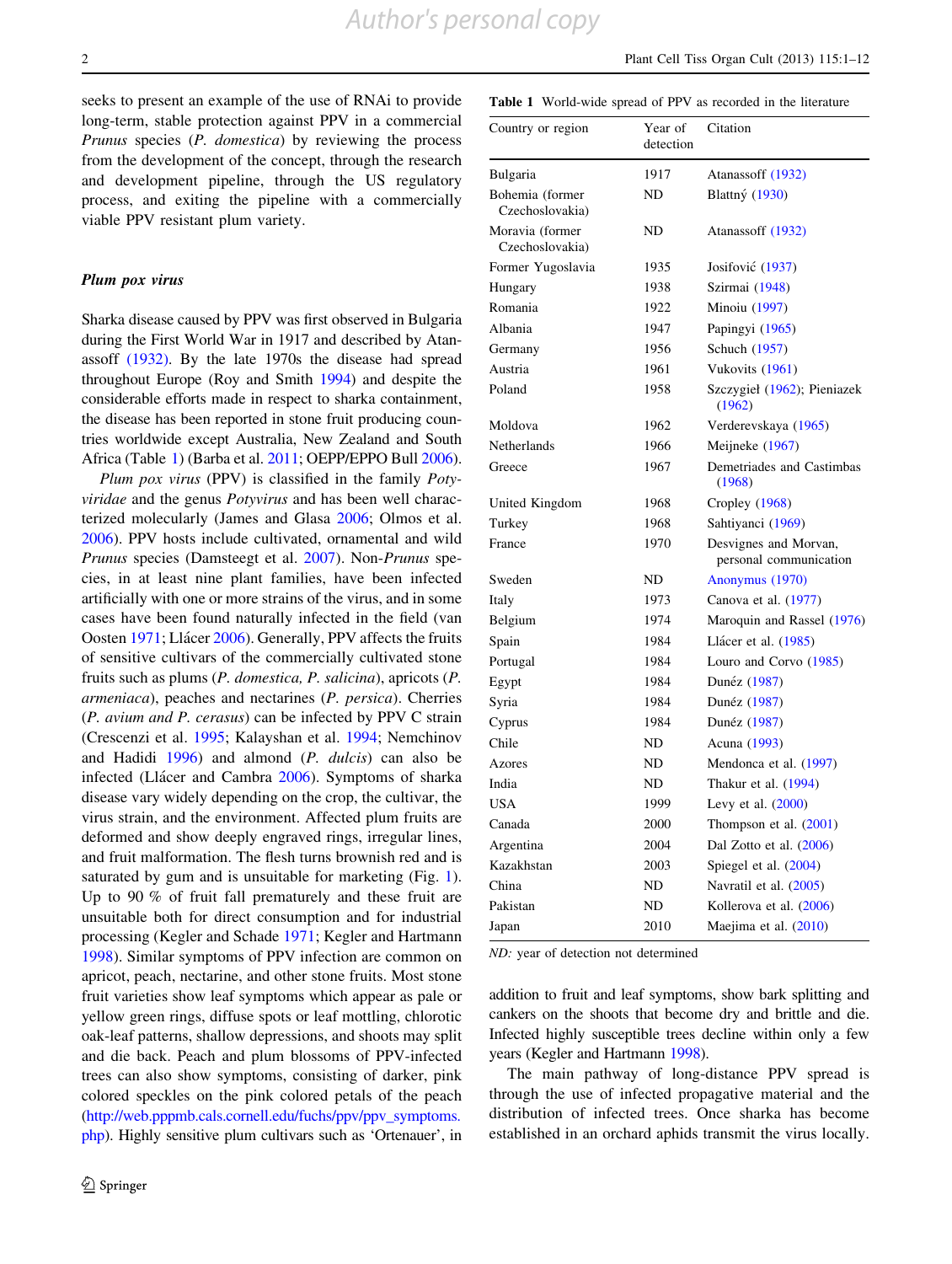## *Author's personal copy*

<span id="page-4-0"></span>Fig. 1 Plumpox virus symptoms: (left) fruit marking and deformation on mature P. domestica fruit (right) typical chlorotic ring development on P. domestica leaves



More than twenty aphid species are known to transmit PPV (Labonne et al. [1995;](#page-11-0) Gildow et al. [2004;](#page-10-0) Isac et al. [1998](#page-10-0); Wallis et al. [2005\)](#page-13-0). PPV is a non-persistently transmittable virus (Kunze and Krczal [1971](#page-11-0)). Aphids can acquire the virus from infected material in as short as 30 s and can transmit it for up to 2–3 h after acquisition (Moreno et al. [2009\)](#page-11-0). These short periods are sufficient for spreading the virus within nurseries or orchards. PPV can be spread in orchards by transient aphids as efficiently as aphids colonizing Prunus species (Labonne et al. [1995](#page-11-0)). The speed of natural spread in orchards depends on the distance of the healthy trees to the infection sources. It has been shown that within a 100 m diameter from an infected individual tree, 48–100 % of the previously healthy trees have become infected within 10 years (Jordovic [1968](#page-11-0)). Systemic spread of the virus within a tree may take several years (OEPP/EPPO [1983](#page-12-0)). The virus may be detected in seed coats and cotyledons, but embryonic tissue and seedlings obtained from germinated seeds have not shown infection, therefore, PPV is not considered to be seed transmitted (Pasquini et al. [1998](#page-12-0), [2000;](#page-12-0) Glasa et al. [1999](#page-10-0); Polák and Komínek [2001](#page-12-0); Pasquini and Barba [2006](#page-12-0); Milusheva et al. [2008;](#page-11-0) Zagrai and Zagrai [2008\)](#page-13-0).

The reduced fruit quality and premature fruit drop caused by sharka disease make stone fruit production in some European countries problematic (Kamenova et al. [2010\)](#page-11-0). Cambra et al. ([2006\)](#page-10-0) have summarized production and losses in countries affected by PPV. Production for European plums was 3 million metric tons (mt) and losses were 1.5 million mt per year with an approximate value of €5,400 M over a 30 year period. The loss of apricot fruit was 0.6 million mt per year with an approximate value of  $\epsilon$ 3,600 M for a 30 year period. Sharka has changed the landscape of stone fruit cultivars. For example, as early apricot cultivars are much more sensitive in terms of symptom expression on fruits than the late cultivars, many early local cultivars have progressively been substituted by later ripening tolerant varieties that show few or no symptoms on fruit (Cambra et al. [2006](#page-10-0)).

In countries not affected by PPV or with localized and quarantined infection zones primary focus is placed on preventing the introduction of PPV into uninfected fruitgrowing areas. The development and enlargement of the European Union (EU) with increased movement and trade between countries with different levels of PPV infection and with different strains of the virus is likely responsible for the spread of PPV in general, and the wider distribution of the various PPV strains. The movement of PPV infected plant material from infected to non-infected or only partially-infected countries in Europe, along with the potential for spread of the more severe strains of PPV have been causes of great concern. Over the past 25 years over  $\epsilon$ 33 M has been spent in Europe on programs to conduct research on sharka control (Cambra et al. [2006](#page-10-0)) including the recent SHARCO project funded at over  $63.5$  M that specifically addressed ''Sharka containment in view of EU-expansion'' [\(http://www.sharco.eu/sharco/](http://www.sharco.eu/sharco/) accessed March 19, 2013).

To prevent the long-distance spread of PPV within a state, country, or region, quarantine has been the first line of defense. Another element of the strategy in preventing virus introduction to a new area is the use of certified planting stock that has been tested and verified to be free of PPV (Polák et al. [1992\)](#page-12-0). Unfortunately, visual inspections carried out on PPV tolerant cultivars which remain symptomless while infected have little value in terms of quarantine or certification programs. Once PPV is introduced into a new area the next control measure is the elimination of virus infected plants as quickly as possible before the disease spreads. Since the infected trees cannot be cured or the virus eliminated, infected trees must be eradicated.

#### PPV in North America

In December 1999, PPV was detected in peach and plum trees in orchards in Adams County, Pennsylvania (Levy et al. [2000\)](#page-11-0). This detection resulted in what was to become a 10-year eradication program that cost over \$65 M and resulted in almost the complete elimination of stone fruits in the affected Pennsylvania counties. In 2000 PPV was detected in Canada and after a decade long unsuccessful eradication effort PPV is now under a 5 year monitoring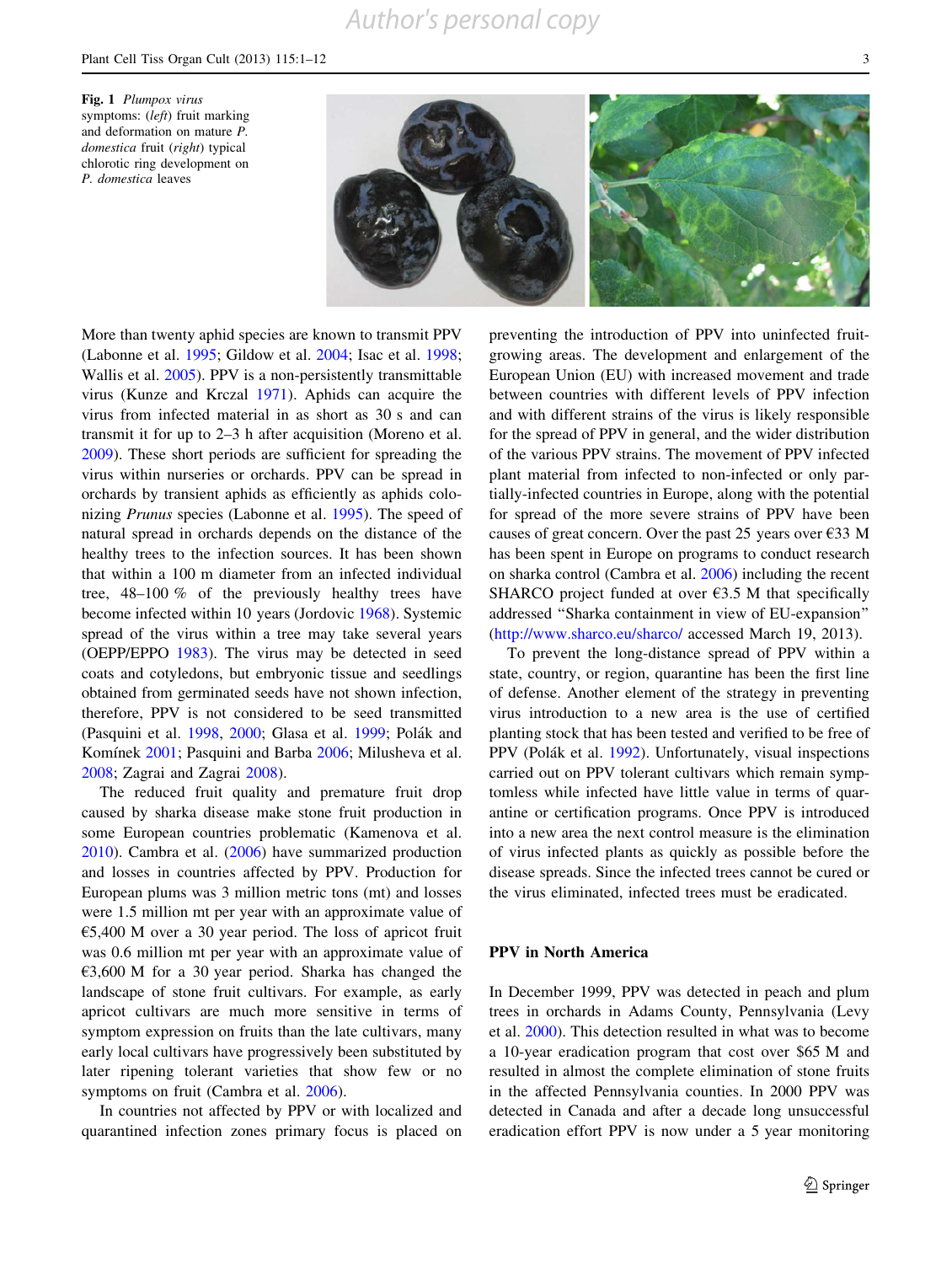and management program ([http://www.inspection.gc.ca/](http://www.inspection.gc.ca/plants/plant-protection/diseases/plum-pox-virus/monitoring-and-management-program/eng/1323887724804/1323889930176) [plants/plant-protection/diseases/plum-pox-virus/monitoring](http://www.inspection.gc.ca/plants/plant-protection/diseases/plum-pox-virus/monitoring-and-management-program/eng/1323887724804/1323889930176)[and-management-program/eng/1323887724804/132388993](http://www.inspection.gc.ca/plants/plant-protection/diseases/plum-pox-virus/monitoring-and-management-program/eng/1323887724804/1323889930176) [0176,](http://www.inspection.gc.ca/plants/plant-protection/diseases/plum-pox-virus/monitoring-and-management-program/eng/1323887724804/1323889930176) accessed March 21, 2013). While only one strain was detected in Pennsylvania (PPV-D), three strains of PPV have been detected in Canada; PPV-D, Rec, and W (Thompson et al. [2001](#page-13-0), [2009;](#page-13-0) James et al. [2003](#page-11-0); James and Varga [2005](#page-10-0), [2011](#page-10-0)). The future status of PPV in Canada is uncertain. Although PPV was eradicated in Pennsylvania it has since appeared in New York State in 2006 close to the border with Canada [\(http://](http://www.agriculture.ny.gov/PI/ppv/ppv.html) [www.agriculture.ny.gov/PI/ppv/ppv.html](http://www.agriculture.ny.gov/PI/ppv/ppv.html) accessed March 18, 2013). The potential spread of PPV in the US and the presence of PPV on the northern border is cause for great concern for stone fruit production in the US P. domestica plums are particularly susceptible. California produces nearly 100 % of US dried plums and accounts for roughly 60% of world dried plum production, exporting to approximately 70 countries [\(http://](http://www.agmrc.org/commodities__products/fruits/prunes-profile/) [www.agmrc.org/commodities\\_\\_products/fruits/prunes-profile/](http://www.agmrc.org/commodities__products/fruits/prunes-profile/), accessed March 19, 2013). In 2012 there were 55,000 bearing acres of  $P$ . domestica in the California producing 120,000 tons with a value of \$164.4 M [\(http://www.nass.](http://www.nass.usda.gov/Statistics_by_State/California/Publications/Fruits_and_Nuts/201206prunf.pdf) [usda.gov/Statistics\\_by\\_State/California/Publications/Fruits\\_](http://www.nass.usda.gov/Statistics_by_State/California/Publications/Fruits_and_Nuts/201206prunf.pdf) [and\\_Nuts/201206prunf.pdf](http://www.nass.usda.gov/Statistics_by_State/California/Publications/Fruits_and_Nuts/201206prunf.pdf), Accessed March 19, 2013). PPV presents a serious risk to this industry. The need for PPV host-plant resistance is clear.

#### Resistance breeding

If eradication of PPV from an area is not possible and trees cannot be adequately protected from virus transmission by aphids due to the non-persistent mode of transmission, host plant resistance to the virus is the only remaining viable control strategy and is, in fact, the most sought-after means of control. Despite the fact that resistance to PPV has been pursued ever since the disease was first identified, there are few reports of high level resistance in commercial Prunus species. While resistance to PPV in genotypes of European plum have been reported these have generally not been durable or effective against all virus strains (Kegler et al. [1985,](#page-11-0) [1995\)](#page-11-0). No immune or highly resistant genotypes within P. domestica, P. spinosa and P. insitita have yet been found. While most P. cerasifera germplasm is PPV susceptible one resistant clone has been identified but the basis of resistance or its durability is unknown (Minoiu et al. [1998](#page-11-0)). The lack of high level resistance in cultivated P. domestica plums has directed the attention of breeders towards hypersensitivity as a means of resistance. The cultivar 'Jojo' (Hartmann and Petruschke [2000](#page-10-0); Hartmann and Neumüller [2006](#page-10-0); Neumüller et al. [2010](#page-12-0)) which reacts to PPV inoculation with a hypersensitive reaction was introduced as the first completely resistant plum variety. While this variety appears to have exhibited a high level of resistance to PPV in the field there remain questions concerning the performance of trees under high inoculation pressures and the potential for virus movement through hypersensitive plants. Resistance may be virus straindependent and the virus can apparently move through the vessels of 'Jojo' (Polák et al. [2005a,](#page-12-0) [b;](#page-12-0) Polák and Jarošová [2012](#page-12-0)). Observations in Romania have revealed that when young trees of 'Jojo' are fed upon by PPV-carrying aphids, tree death may occur as a result of the hypersensitive response (Zagrai, personal communication). The apparent multigenic nature of the hypersensitive response and the varying levels of hypersensitivity that occur in seedlings (Neumüller and Hartmann [2008;](#page-11-0) Lichtenegger et al. [2010\)](#page-11-0) make breeding for this type of resistance a long-term process. Nevertheless, hypersensitivity represents a potentially valuable resistance mechanism that requires continued attention.

Naturally-occurring high level resistance to PPV has been identified in apricot originating from a small group of cultivars developed in North America (Polák and Komínek [2012](#page-12-0)) and these have been used as donors in the development of new PPV resistant apricot varieties through conventional breeding (Badenes and Llácer [2006;](#page-9-0) Dosba et al. [1992;](#page-10-0) Karayiannis et al. [1999\)](#page-11-0). While the mechanism of resistance is as yet unknown, in order to improve selection efficiency, resistance has been mapped and molecular markers for PPV resistance in apricot have been developed (Salava et al. [2001,](#page-12-0) [2002;](#page-12-0) Dondini et al. [2011](#page-10-0); Lalli et al. [2008;](#page-11-0) Lambert et al. [2007](#page-11-0); Marandel et al. [2009](#page-11-0); Soriano et al. [2012](#page-13-0); Zhebentyayeva et al. [2008](#page-13-0)). High resolution mapping using simple sequence repeat markers has produced markers tightly linked to PPV resistance and use of these markers will increase the efficiency of the selection of PPV resistant apricot progenies (Soriano et al. [2012](#page-13-0)).

The paucity of high-level resistance to PPV in most Prunus species, incompatibility barriers between species, and long generation times associated with tree fruit breeding suggest that additional genetic improvement technologies are needed to develop stone fruit varieties highly resistant to PPV. Genetic engineering of papaya with the *Papaya ringspot virus* (PRSV) coat protein (CP) gene provided high levels of resistance to PRSV (another potyvirus) in a rapid and efficient manner and essentially saved the Hawaiian papaya industry (Gonsalves [1998](#page-10-0); Ferreira et al. [2002](#page-10-0)). This strategy is generally referred to as pathogen-derived resistance (Sanford and Johnston [1985](#page-12-0)). Resistance may be the result of protein expression (Beachy et al. [1990\)](#page-9-0) or RNA, specifically small interfering RNAs (Fire et al. [1998](#page-10-0); Hamilton and Baulcombe [1999](#page-10-0)).

Prior to the discovery of PPV in the US, the United States Department of Agriculture-Agricultural Research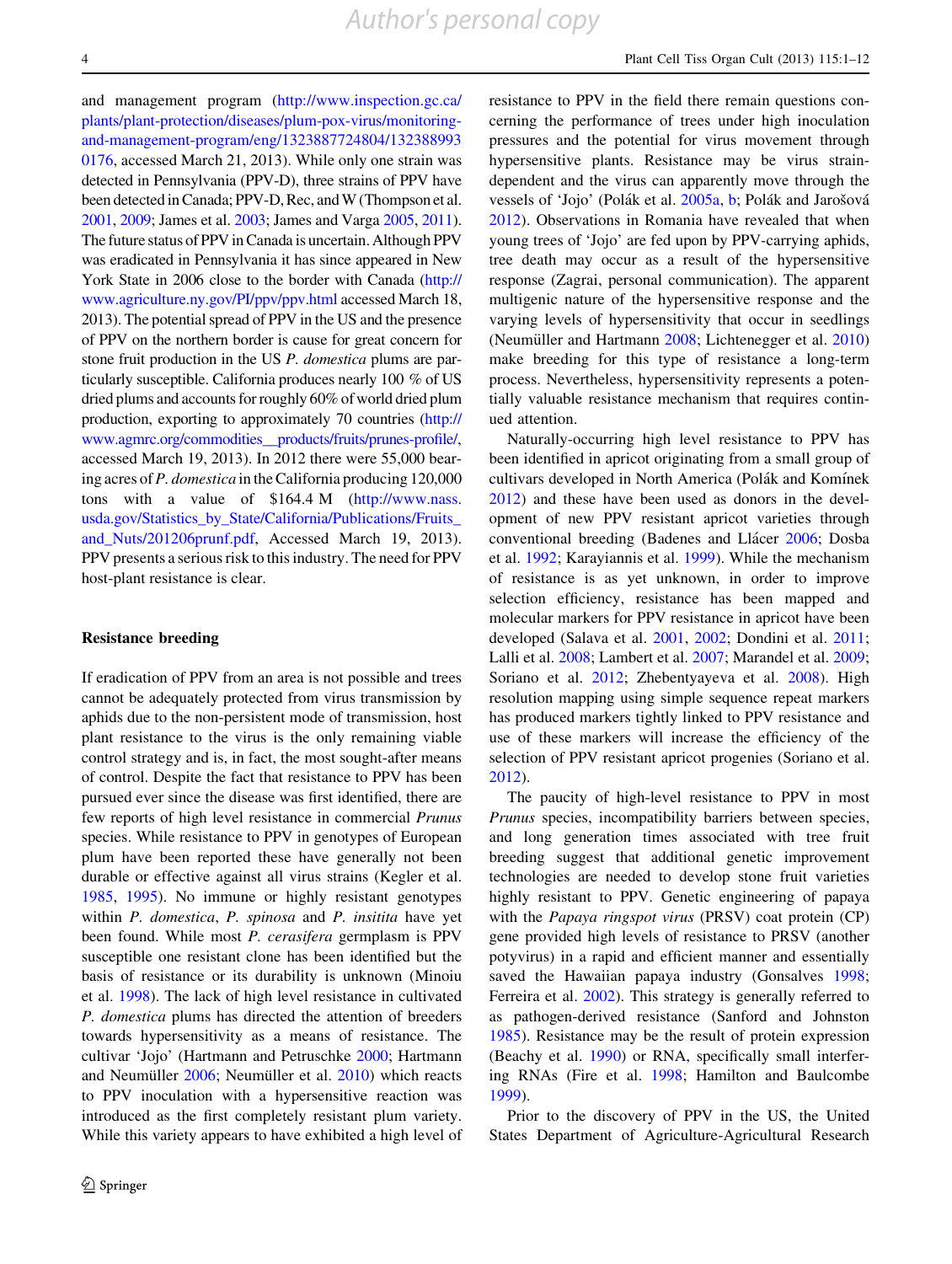Service (USDA-ARS) began a program of pre-emptive breeding for PPV resistance. In 1989 researchers at the USDA-ARS Appalachian Fruit Research Station (AFRS), Kearneysville, West Virginia began work on the development of resistance to PPV through genetic engineering. Plums were first engineered with the Papaya ringspot virus (PRSV) coat protein (CP) gene (kindly provided by Dr. Dennis Gonsalves, Cornell University, Geneva, NY; currently USDA-ARS, Hilo, HI) which was used to develop PRSV resistant papayas (Gonsalves [1998](#page-10-0); Ferreira et al. [2002\)](#page-10-0). The PRSV-CP gene was thought to have sufficient homology to the PPV-CP gene to provide resistance to PPV. At the time that this work began, virus resistance was expected to be protein-mediated (Beachy et al. [1990](#page-9-0)). Protection against PPV in transgenic plums expressing PRSV-CP was effective for several years in greenhouse tests, but after 32 months trees became fully infected (Scorza et al. [1995\)](#page-12-0). The PPV-CP gene was sequenced and cloned (Ravelonandro et al. [1992\)](#page-12-0) and through a collaboration between D. Gonsalves, M. Ravelonandro and R. Scorza the PPV-CP gene was engineered into the plasmid pGA482GG (Fitch et al. [1990](#page-10-0); Ling et al. [1991\)](#page-11-0) previously used to engineer PRSV resistant papayas. In the US transgenic plants were inoculated with PPV in a containment greenhouse under a USDA-Animal and Plant Health Inspection Service permit (APHIS). Plants were also greenhouse tested at INRA, Bordeaux, France. One transgenic plum clone, C5, was identified as highly resistant to PPV through aphid- and graft- inoculation. This clone did not express PPV-CP and produced barely detectable levels of CP mRNA. Clones that did express the CP gene proved to be susceptible (Ravelonandro et al. [1997](#page-12-0); Scorza et al. [2001\)](#page-12-0). This suggested a resistance mechanism that was not protein-mediated. Molecular analyses have shown that C5 contains intact and partial copies of all three of the insert transgenes and the expression of the three genes is unequal. The PPV-CP transgene, produced only exceedingly low amounts of RNA transcript and no detectable PPV-CP (Scorza et al. [1994](#page-12-0)). The other two transgenes, nptII and uidA (GUS), express their respective proteins.

Further molecular analyses of the C5 PPV-CP transgene demonstrated a high level of RNA expression in the nucleus, yet low levels of PPV-CP mRNA in the cytoplasm, a complex multicopy insertion with partial insert copies, transgene methylation and confirmed the lack of PPV-CP expression (Scorza et al. [1994,](#page-12-0) [2001\)](#page-12-0). These are all characteristics typical of post-transcriptional gene silencing (PTGS) (Depicker and van Montagu [1997](#page-10-0)). The PTGS mechanism of resistance in C5 was further confirmed by the detection of short interfering RNA (siRNA) homologous to the PPV-CP sequences (Hily et al. [2005](#page-10-0)). While production of the short (21nt) siRNA has been detected in non-transformed PPV-susceptible plums following inoculation with PPV, the resistant C5 produces both short (21nt) and long (24nt) species of siRNA. These studies lead to the conclusion that the high level virus resistance in the transgenic C5 results from the production of the long-sized class of siRNA (Hily et al. [2005](#page-10-0); Kundu et al. [2008\)](#page-11-0). Transgene silencing was the result of the activity of a hairpin DNA configuration that was apparently the result of a duplication and rearrangement during the insertion event (Scorza et al. [2010](#page-13-0)).

In 1993, a field trial of C5 and PPV-CP expressing transgenic plum lines was planted at the USDA-ARS Appalachian Fruit Research Station in Kearneysville, WV under US APHIS permit, although no PPV inoculations could be carried out due to quarantine restrictions. In order to evaluate PPV resistance, field tests were developed with research partners in Europe to test this resistant clone in areas where PPV was endemic. The field tests were conducted in Poland from 1996 to 2006, Spain from 1996 to 2012, Romania 1996–2006 (with a field test renewal granted in 2013), and Czech Republic 2002–2013. The European field tests clearly demonstrated the resistance of C5 to PPV infection through aphid vectors and by graft inoculation (Hily et al. [2004;](#page-10-0) Malinowski et al. [2006](#page-11-0); Capote et al. [2008;](#page-10-0) Polák et al. [2008](#page-12-0); Ravelonandro et al. [2002a;](#page-12-0) Zagrai et al. [2008a,](#page-13-0) [2008b\)](#page-13-0). In all of these field tests no 'HoneySweet' trees were infected with PPV through natural aphid transmission. When grafted with PPV-infected budwood from susceptible hosts or grown on PPVinfected rootstock 'HoneySweet' trees have shown only mild symptoms in leaves localized near the point of grafting but no systemic virus spread was detected (Jar-ošová et al. [2010](#page-11-0); Malinowski et al. [2006](#page-11-0); Capote et al. [2008](#page-10-0); Polák et al. [2008,](#page-12-0) [2012\)](#page-12-0) and diminishing of localized symptoms was seen with time (Polák et al. [2008](#page-12-0), [2012\)](#page-12-0) While these graft-inoculation tests demonstrated that C5 is not immune to PPV, the virus remains confined close to the graft union with a low titer (Malinowski et al. [1998](#page-11-0); Ravelonandro et al. [2007](#page-12-0); Malinowski et al. [2006;](#page-11-0) Polák et al. [2008\)](#page-12-0).

Both the complex structure of the inserted transgenes and the associated resistance to PPV have been found to be stable. The inserted DNA in C5 has been molecularly evaluated in both vegetatively propagated plants and seedlings and no changes have been detected (Scorza et al. [2001](#page-12-0)). In addition, expression of the resistance trait has been maintained for over 15 years of field trials with C5 clones grafted onto PPV susceptible rootstocks (Malinowski et al. [2006;](#page-11-0) Capote et al. [2008](#page-10-0)). The plants have remained free of systemic virus spread despite the very high inoculation pressure produced by grafting PPV infected material onto the transgenic shoots and grafting transgenic shoots onto infected rootstocks or in cases when the conventional rootstock became infected though aphid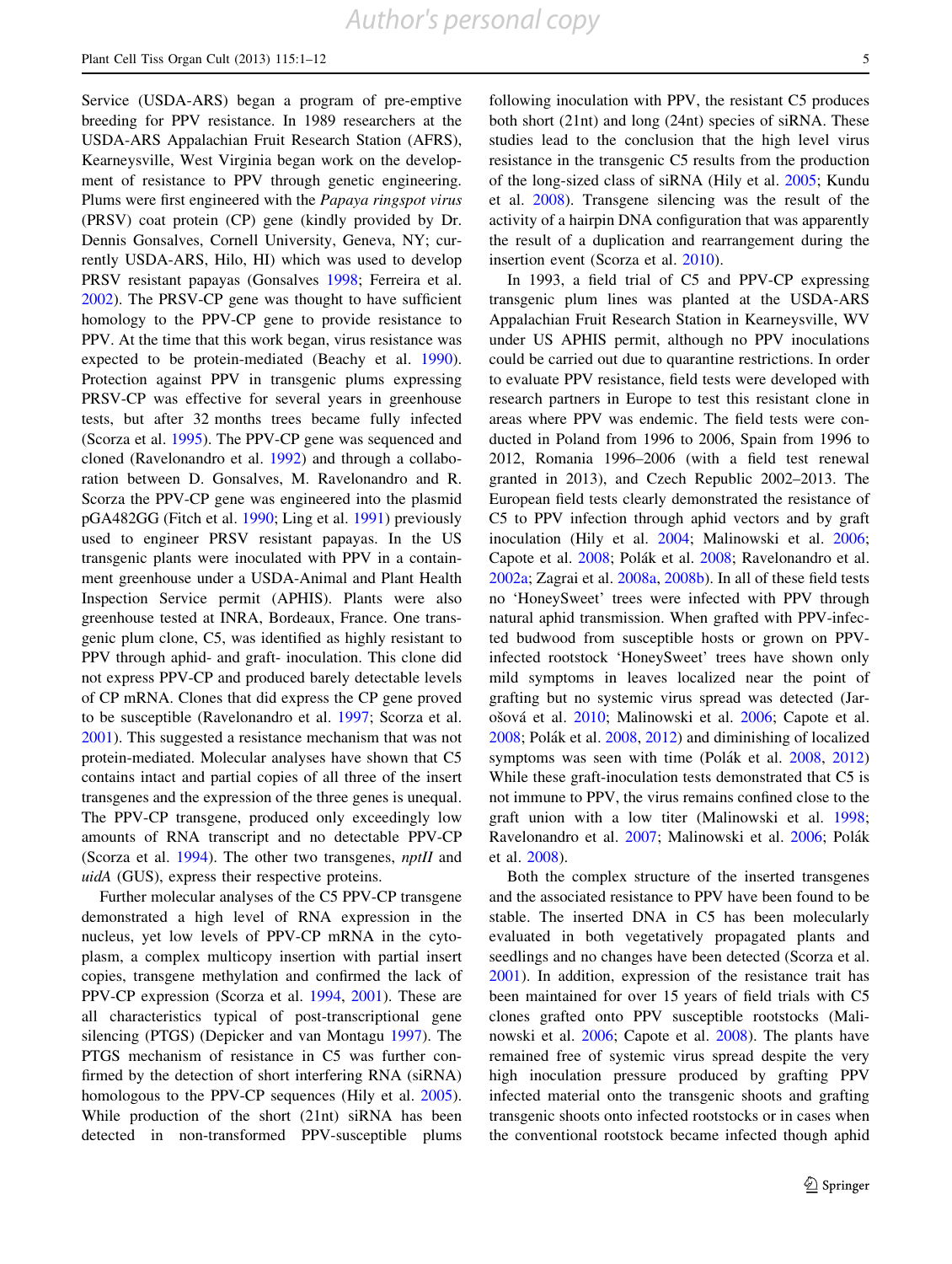

Fig. 2 Harvest of 'HoneySweet' plums in test plot at Kearneysville, West Virginia, USA

feeding on root sucker shoots. 'HoneySweet' trees have been shown to be resistant to all strains of the virus tested (Ravelonandro et al. [2001](#page-12-0)a).

Based on evaluations of fruit quality and productivity 'HoneySweet' is not only protected against PPV but also has the attributes of fruit quality and yield that make is suitable for commercial production [\(http://naldc.nal.](http://naldc.nal.usda.gov/download/2915/PDF,acessed) [usda.gov/download/2915/PDF,acessed](http://naldc.nal.usda.gov/download/2915/PDF,acessed) March 20, 2013) (Fig. 2). Nevertheless, if 'HoneySweet' could not be used in breeding to reliably transmit high level protection against PPV to its progeny, the impact of this variety would be limited. 'HoneySweet' was used as a parent in crosses to evaluate the transmission of the resistance trait. Although the transgene insert consisted of an inverted repeat with duplications of certain sequences, resistance to PPV was transmitted in a Mendelian fashion as a single locus dominant trait (Ravelonandro et al. [1998](#page-12-0), [2001b,](#page-12-0) [2002b,](#page-12-0) [2011;](#page-12-0) Scorza et al. [1998\)](#page-12-0). All the seedlings carrying the transgene insert were resistant to PPV (Scorza et al. [2001](#page-12-0)). This makes resistant hybrids easy to identify as the transgene insert in 'HoneySweet' provides molecular markers through use of polymerase chain reaction (PCR) of the transgene itself. The presence of the linked GUS gene in the insert also allows for simple and rapid selection of resistant seedlings using the GUS histological assay (Jefferson [1987](#page-11-0)).

#### The regulatory process

The commercial availability of 'HoneySweet' required regulatory approvals from the US APHIS, and the US Environmental Protection Agency (EPA). A voluntary submission to the US Food and Drug Administration (FDA) is also typically a part of the regulatory process for GE food products.

A substantial body of research had been developed in the years between the initial development of 'HoneySweet'

and data submission to the US regulatory agencies which took place between 2003 and 2007. In addition to molecular characterization of the engineered plants, evaluation of resistance, and pomological studies, a series of risk assessment studies had been performed. These studies focused on the interaction of GE plums with PPV, aphid vectors, and with non-target insect species as well as gene flow. These investigations led to the findings that virus diversity was unaffected by PPV-CP transgenic plums (Capote and Cambra [2005;](#page-10-0) Capote et al. [2008](#page-10-0); Zagrai et al. [2007](#page-13-0), [2008c](#page-13-0), [2011\)](#page-13-0); no virus recombinants were produced (Zagrai et al. [2011](#page-13-0); Fuchs et al. [2007\)](#page-10-0); there were no measurable effects on aphid populations (Capote et al. [2008](#page-10-0)) or on other arthropods visiting the trees (Capote et al. [2007](#page-10-0)); no breakdown of PPV resistance in the presence of other Prunus viruses (Prunus necrotic ringspot virus, Prune dwarf, Apple chlorotic ringspot virus) (Polák et al. [2005a,](#page-12-0) [2005b](#page-12-0), [2012](#page-12-0); Zagrai et al. [2008a](#page-13-0), [b](#page-13-0)); and gene flow was quite low [\(http://www.aphis.usda.gov/brs/aphisdocs/](http://www.aphis.usda.gov/brs/aphisdocs/04_26401p.pdf) [04\\_26401p.pdf\)](http://www.aphis.usda.gov/brs/aphisdocs/04_26401p.pdf).

Pre-submission consultations with US regulatory agencies APHIS, FDA and EPA began in 2003 (Scorza et al. [2013](#page-13-0)). These consultations are not typical of many national regulatory systems but they are useful to applicants in preparing a submission that clearly addresses the regulatory requirements. APHIS has jurisdiction over the field testing of genetically engineered plants that contain plant pathogen genes or promoters. FDA has jurisdiction over GE plants used as food, and EPA regulates GE crop plantings of over ten acres for GE plants that produce molecules that protect plants against pests—protection against PPV in the case of 'HoneySweet'. An application for determination of non-regulatory status was submitted to APHIS in September 20, 2004. A revised application was submitted on March 13, 2006 based on APHIS comments. In May, 2006, the petition submitted to APHIS was posted on the internet for 60 days of public comment. APHIS received 1,725 comments, 1,708 were not in support of deregulation. A large number of comments of non-support appeared to have been duplicated, cut and pasted, at the urging of a single anti-GMO website. APHIS addressed the comments and a determination of non-regulated status was made on June 27, 2007. The result of an Environmental Assessment undertaken by APHIS was a Finding of No Significant Impact ([http://www.aphis.usda.gov/brs/aphis](http://www.aphis.usda.gov/brs/aphisdocs2/04_26401p_com.pdf) [docs2/04\\_26401p\\_com.pdf](http://www.aphis.usda.gov/brs/aphisdocs2/04_26401p_com.pdf)).

The dossier provided to the FDA consisted of information pertaining to the food uses of plum, compositional analyses of 'HoneySweet' compared to non engineered plum varieties, and in silico analyses of allergenicity and antinutrient potentials. Several databases and alignment approaches were used including the Allermatch allergen finder ([www.allermatch.org](http://www.allermatch.org)), 7 and 8 amino acid word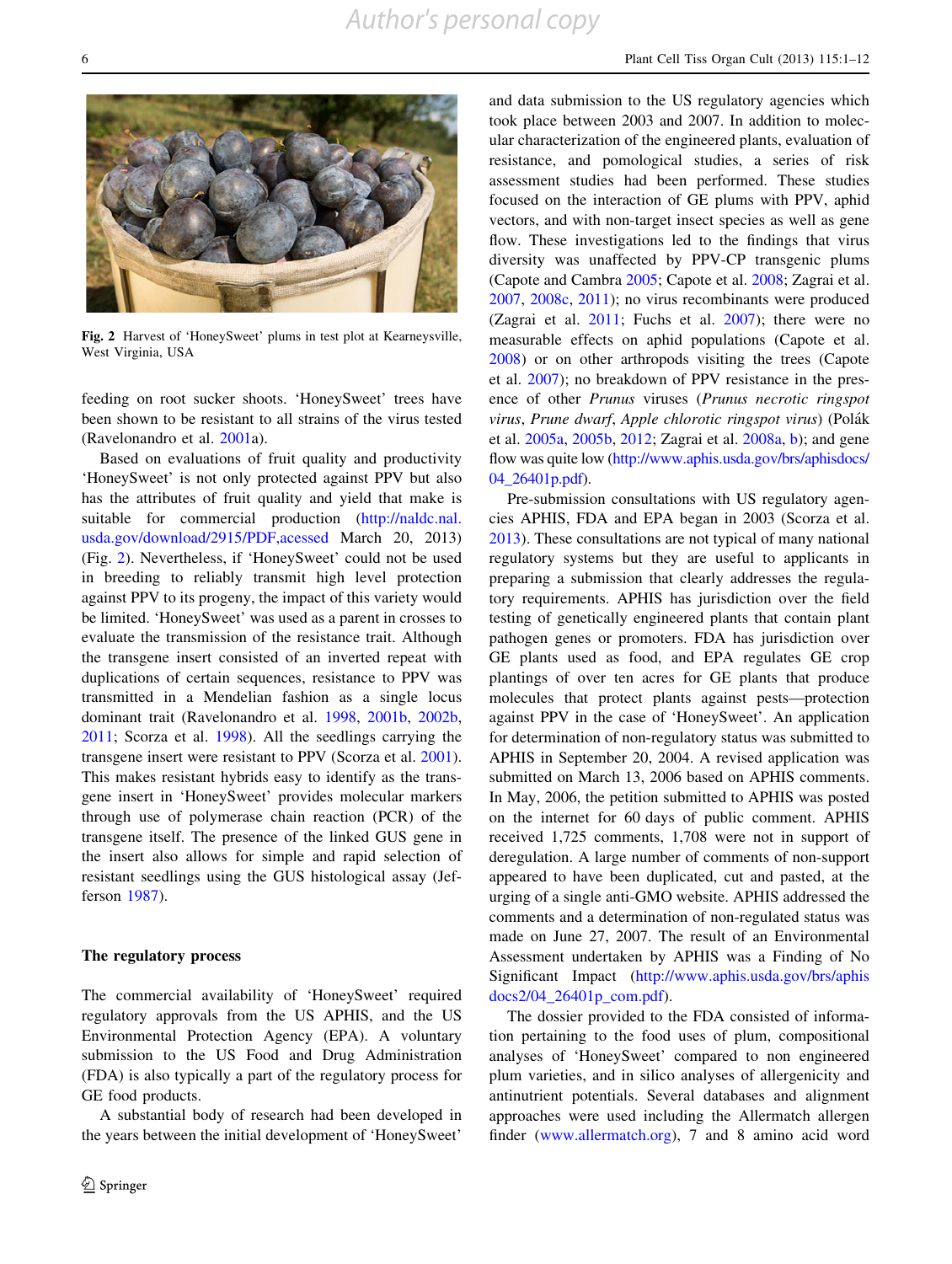search using the same database, 80 amino acids sliding window alignment with the same database, and FASTA alignments done manually using the Codex Alimentarius guidelines which were used to create the Allermatch algorithms. The sequence was broken into 80 amino acid words and FASTA aligned with allergens [\(http://www.](http://www.who.int/foodsafety/publications/biotech/en/ec_jan2001.pdf) [who.int/foodsafety/publications/biotech/en/ec\\_jan2001.pdf\)](http://www.who.int/foodsafety/publications/biotech/en/ec_jan2001.pdf). The antinutrient potential of the insert sequences was evaluated using the NCBI antinutrient sequence data base. The submission to FDA was made on October 26, 2006 and was accepted on January 12, 2007. Following several requests for additional information or clarifications a communication was received from FDA on January 16, 2009 stating that, ''Based on the safety and nutritional assessment USDA-ARS conducted, it is the understanding of FDA that USDA-ARS has concluded that plums derived from the new variety are not materially different in composition, safety, and other relevant parameters from plums currently on the market and that the genetically engineered plum line C5 does not raise issues that would require premarket review of, or approval by, FDA.'' This letter indicated the completion of the FDA review.

A dossier was submitted to EPA in June, 2007. The initial EPA scientific review resulted in a request for additional information and/or clarifications and responses were submitted in July 2008. On October 29, 2008 EPA published in the Federal Register (73 FR 64325) a Notice of Receipt announcing an application to register a pesticide product containing a new active ingredient not included in any currently registered pesticide product (the PPV-CP gene). Four public comments were received during a 30 days comment period following the publication of the notice, all favorable.

EPA published a notice of filing of the petition in the Federal Register on November 14, 2008 (73 FR 67512) and the public was given a 30 days comment period. EPA received no comments on this notice. EPA required an independent laboratory validation of the proposed method for detecting the transgene in 'HoneySweet' leaves. The leaf samples along with the detection method were sent out for third party validation. On April 1, 2010 the draft registration was published on the web [\(http://www.regulations.](http://www.regulations.gov/#!docketDetail;D=EPA-HQ-OPP-2008-0742) [gov/#!docketDetail;D=EPA-HQ-OPP-2008-0742,](http://www.regulations.gov/#!docketDetail;D=EPA-HQ-OPP-2008-0742) accessed March 21, 2013) with a comment period ending on April 30, 2010. Sixty-six comments were received; sixty-four were highly supportive of registration, including some questioning the need for registration and the classification of 'HoneySweet plum as a biopesticide. These questions were raised with regard to the fact that the mechanism of resistance does not produce a plant incorporated protectant since no CP is produced and DNA or nucleic acids have never been considered alone to be pesticidal substances. The labeling of trees as pesticidal was also brought into question. It was suggested that mandatory labeling of 'HoneySweet' trees and propagative material as pesticidal (fruit would not be labeled) would cause substantial damage to the market for 'HoneySweet' and sets a precedent for future transgenic virus resistant crops to be treated ''in the same unscientific and irrational manner.'' (for specific comments cited see [http://www.regulations.gov/](http://www.regulations.gov/#!docketDetail;D=EPA-HQ-OPP-2008-0742) [#!docketDetail;D=EPA-HQ-OPP-2008-0742,](http://www.regulations.gov/#!docketDetail;D=EPA-HQ-OPP-2008-0742) accessed March 21, 2013). EPA issued an unconditional Section 3 registration on August 8, 2011. At this point 'HoneySweet' had successfully completed the US regulatory process, the first woody perennial tree fruit to have done so.

#### Future prospects for PPV resistance through GE

A number of other programs world-wide have produced PPV resistant herbaceous species or plums using RNAi technology (see review of Ilardi and Di Nicola-Negri [2011\)](#page-10-0). Much of the work has involved hairpin constructs of the PPV-CP gene (Hily et al. [2007;](#page-10-0) Di Nicola-Negri et al. [2010;](#page-10-0) Dolgov et al. [2010;](#page-10-0) Mikhailov and Dolgov [2007](#page-11-0); Wang et al. [2009\)](#page-13-0).

At this point in the research and development of RNAi technology for PPV resistance additional research in the transformation and regeneration of Prunus species is necessary for the broader application of this technology. Although some successes have been reported (Dai et al. [2004](#page-10-0); Damiano et al. [2007](#page-10-0); Espinosa et al. [2006](#page-10-0); Gentile et al. [2002](#page-10-0); Padilla et al. [2006](#page-12-0); Petri et al. [2008;](#page-12-0) Ramesh et al. [2006](#page-12-0); Song and Sink [2006](#page-13-0); Tian et al. [2007;](#page-13-0) Urtubia et al. [2008](#page-13-0)) there is still much work to be done to develop reliable, productive Prunus transformation systems. The ability to transform and regenerate from clonal material versus seed-derived explants would be an important step and allow the rapid incorporation of virus resistance into existing varieties. Dolgov et al. [\(2010](#page-10-0)) report a successful example of developing PPV-CP RNAi plums from leaf explants of the cultivar 'Startovaya'.

Silencing of multiple targets in the viral genome would provide broader-based horizontal resistance. Work with a number of targets such as P1, HC-Pro, P3 (Di Nicola-Negri et al. [2010\)](#page-10-0) and with artificial micro RNAs (Ravelonandro et al. [2013](#page-12-0)) has demonstrated the feasibility of this approach. RNAi silencing of the host factor eIF(iso)4E in plum presents an example of an alternative RNAi target for developing host plant resistance to PPV (Wang et al. [2013](#page-13-0)). Further refinements such as combining RNAi-induced resistance with other resistance mechanisms, natural or GE, can provide a further level of security in terms of the durability of protection.

#### Conclusions

The approval of 'HoneySweet' in the US has marked a milestone for the practical application of GE technology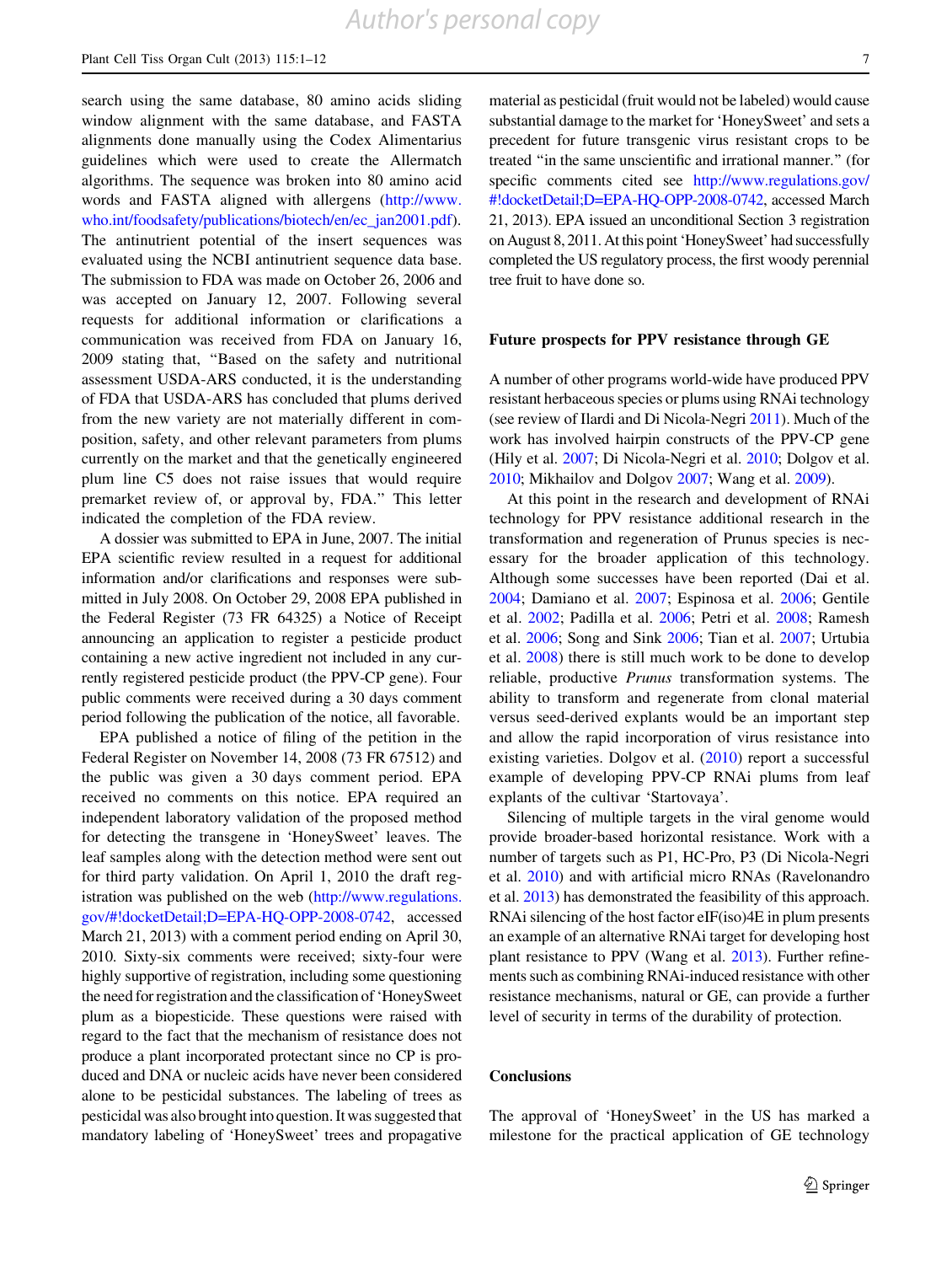*Author's personal copy*

for the improvement of temperate fruit trees. We have, through international cooperation between public institutions in six countries, utilized genetic engineering to develop resistance to a major pathogen of a woody perennial fruit crop, taking the project from concept to a product that has passed regulatory scrutiny in the US.

We are currently hybridizing 'HoneySweet' with a range of cultivars from different P. domestica growing areas to develop new adapted resistant cultivars. These new cultivars derived from 'HoneySweet' will not require additional regulatory approval in the US. We are accelerating the breeding process using 'FasTrack' breeding which utilizes the Poplar Flowering Locus  $T$  (PtFT) gene (Böhlenius et al.  $2006$ ; Zhang et al.  $2010$ ) (Fig. 3).  $PtFT$ transgenic early flowering parental lines reduce the generation time from 4 years to 1 year (Srinivasan et al. [2012;](#page-13-0) <http://ucanr.edu/sites/fastrack/>, accessed March 19, 2013). We have also produced new PPV resistant plum lines silencing CP (Hily et al. [2007](#page-10-0)) and other PPV genes and these plants are currently under test.

We believe that 'HoneySweet' presents an important step in the utilization of genetic engineering to help solve major virus diseases of fruit trees. The approach documented by the research and development effort used to produce 'HoneySweet' has been shown to be effective, durable, and safe as a food and in the environment (CERA [2012\)](#page-10-0).

Regulatory and acceptance barriers to the release of GE virus resistant fruit crops exist and these are particularly evident in the EU. Over the past 15 years we have conducted a number of studies on environment risks and food



Fig. 3 Poplar Flowering Locus T (PtFT) transgenic early flowering P. domestica plum line in the greenhouse hybridized with 'Honey-Sweet' for rapid incorporation of the 'HoneySweet' resistance insert into new P. domestica germplasm and cultivars

<span id="page-9-0"></span>8 **Plant Cell Tiss Organ Cult** (2013) 115:1–12

safety in the EU and these studies have consistently demonstrated the safety of 'HoneySweet' plum, and by extension the technology used in its development. Current technologies have allowed DNA and small RNA sequencing of 'HoneySweet' (Callahan et al. [2010;](#page-10-0) C. Dardick, A. Callahan, T. Malinowski, unpublished) and these studies confirm prior safety assessments. Gene flow studies conducted for over a decade demonstrate the potential for coexistence of GE and conventional plums (Scorza et al. submitted). We look forward to regulatory approvals of 'HoneySweet' in other regions affected by PPV, and the development, testing and regulatory approval of new GE PPV-resistant cultivars from other genetic improvement programs. The efficacy, durability, and safety of 'HoneySweet' plum in the protection against PPV establish the practical advantages of RNAi technology for developing virus resistant crops and warrant its further application for protecting agricultural production. To accomplish this, research must move from the laboratory to the field and through the regulatory process. This is the real challenge to the technology.

Acknowledgments The authors wish to acknowledge the following persons and organizations that have contributed scientific expertise or otherwise supported the 'HoneySweet' research and development effort: A. Atanassov, J. Dougherty, L. Fortis, L. Georgi, J. Kumar, Black Sea Biotechnology Association, USDA-Foreign Agricultural Service, G. Llacer (Spain), B. Zawadzka (Poland) and N. Minoiu (Romania) who initiated 'HoneySweet' field tests in Europe. The field test in Spain was initiated under EU-BIOTECH FP4-''Risk assessment of genetically engineered woody plants expressing virus coat protein gene'' (1996–1999). Studies undertaken in the Czech Republic were supported by the Czech Ministry of Agriculture, Grants No. QI101A123, and No. 0002700604 and in Romania by EU contract ''TRANSVIR''QLK3-CT-2002-02140 and by the Romanian Research Ministry, contract 37/2003.

#### References

- Acuna R (1993) Outbreaks of Plum pox virus in Chile. Eur. Mediterr. Plant Prot Org Conf Plum pox virus, August 5–8, Bordeaux, France
- Anonymus (1970) Situation phytosanitaire de le sharka. Publications OEPP/EPPO, Série B 66
- Atanassoff D (1932/1933) Plum pox. A new virus disease. Yearbook, vol 11. Fac Agric Univ, Sofia, pp 49–69
- Badenes ML, Llácer G (2006) Breeding for resistance: breeding for Plum pox virus resistant apricots (Prunus armeniaca L.) in Spain. Bull OEPP/EPPO Bull 36:323–326
- Barba M, Hadidi A, Candresse T, Cambra M (2011) Plum pox virus. In: Hadidi A, Barba M, Candresse T, Jelkmann W (eds) Virus and virus-like disease of pome and stone fruits. APS Press, St. Paul, pp 185–197
- Beachy RN, Loesch-Fries S, Tumer NE (1990) Coat-protein-mediated resistance against virus infection. Ann Rev Phytopathol 28:451–474
- Blattný C (1930) Comments on virus and related diseases of plants I. Ochr Rostl 10:130–138 (in Czech)
- Böhlenius H, Huang T, Charbonnel-Campaa L, Brunner AM, Jansson S, Strauss SH, Nilsson O (2006) CO/FT regulatory module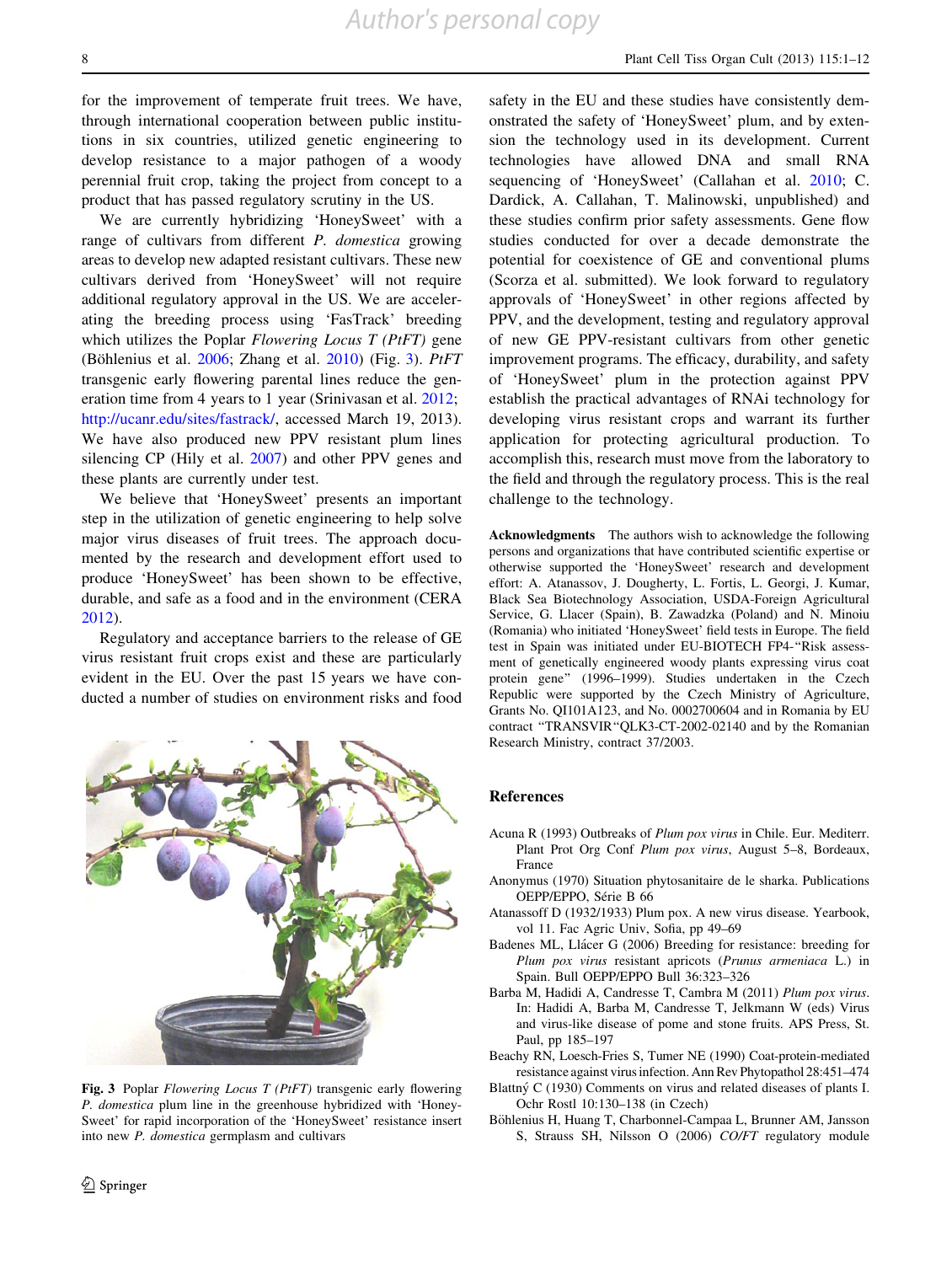<span id="page-10-0"></span>controls timing of flowering and seasonal growth cessation in trees. Science 312:1040–1043

- Callahan A, Dardick C, Scorza R (2010) Utilization of nextgeneration sequencing for analyzing transgenic insertions in plum: a risk assessment study. HortScience 45:S6 (Abstr.) [http://ashs.org/downloads/HortScience45\(8\)supplement.pdf](http://ashs.org/downloads/HortScience45(8)supplement.pdf)
- Cambra M, Capote N, Myrta A, Llácer G (2006) Plum pox virus and the estimated costs associated with sharka disease. Bull OEPP/ EPPO Bull 36:202–204
- Canova A, Giunchedi L, Credi R, Albertini A, Nicolli C (1977) Sharka or plum pox of apricot and plum in Italy. Frutticoltura 39:17–23 (in Italian)
- Capote N, Cambra M (2005) Variability of Plum pox virus populations in PPV-resistant transgenic and non-transgenic plums. Phytopathol Pol 36:107–113
- Capote N, Pérez-Panádes J, Monzó C, Carbonell EA, Urbaneja A, Scorza R, Ravelonandro M, Cambra M (2007) Evaluación del riesgo ambiental de cultivo en campo de ciruelos transgénicos sensibles y resistentes a *Plum pox virus*. ITEA 103:156–167
- Capote N, Pérez-Panádes J, Monzó C, Carbonell EA, Urbaneja A, Scorza R, Ravelonandro M, Cambra M (2008) Assessment of the diversity of Plum pox virus and aphid populations on transgenic European plums under Mediterranean conditions. Transgenic Res 17:367–377
- CERA (2012) GM Crop Database. Center for environmental risk assessment (CERA), ILSI Research Foundation, Washington D.C. [http://cera-mc.org/index.php?action=gm\\_crop\\_database](http://cera-mc.org/index.php?action=gm_crop_database)
- Crescenzi A, Nuzzaci M, Piazzolla P, Levy L, Hadid A (1995) Plum pox virus (PPV) in sweet cherry. Acta Hortic 386:219–225
- Cropley R (1968) The identification of plum pox (sharka) virus in England. Plant Pathol 17:66–70
- Dai WH, Jacques V, Walla JA, Cheng ZM (2004) Plant regeneration of chokecherry (Prunus virginiana L.) from in vitro leaf tissues. J Environ Hortic 22:225–228
- Dal Zotto A, Ortego JM, Raigón JM, Caloggero S, Rossini M, Ducasse CA (2006) First report in Argentina of Plum pox virus causing sharka disease in Prunus. Plant Dis 90:523
- Damiano C, Gentile A, Monticelli S, Kondakova V, Todorovska E, Kamenova I, Badjiakov I, Atanassov A, Scorza R (2007) Improving regeneration and transformation for resistance to sharka in Prunus. Acta Hortic 738:583–587
- Damsteegt VD, Scorza R, Stone AL, Schneider WL, Webb K, Demuth M, Gildow FE (2007) Prunus host range of Plum pox virus (PPV) in the United States by aphid and graft inoculation. Plant Dis 91:18–23
- Demetriades SD, Castimbas C (1968) Attaques et nouveaux ennemis signalés (sharka). Bull Phytosanitaire FAO 16:10–11 (in French)
- Depicker A, Van Montagu M (1997) Post-transcriptional gene silencing in plants. Curr Opin Cell Biol 9:373–382
- Di Nicola-Negri E, Tavazza M, Salandri L, Ilardi V (2010) Silencing of Plum pox virus 5''UTR/P1 sequence confers resistance to a wide range of PPV strains. Plant Cell Rep 29:1435–1444
- Dolgov S, Mikhaylov R, Serova T, Shulga O, Firsov A (2010) Pathogen-derived methods for improving resistance of transgenic plums (Prunus domestica L.) for Plum pox virus infection. Julius-Kuhn-Arch 427:133–140
- Dondini L, Lain O, Vendramin V, Rizzo M, Vivoli D, Adami M, Guidarelli M, Gaiotti F, Palmisano F, Bazzoni A et al (2011) Identification of a QTL for resistance to plum pox virus strains M and D in Lito and Harcot apricot cultivars. Mol Breed 27:289–299
- Dosba F, Orliac S, Maison P, Massione G, Audergon JM (1992) Evaluation of resistance to plum pox virus in apricot trees. Acta Hortic 309:211–219
- Dunéz J (1987) Plum pox disease of stone fruit trees. FAO, Rome
- Espinosa AC, Pijut PM, Michler CH (2006) Adventitious shoot regeneration and rooting of Prunus serotina in vitro cultures. HortScience 41:193–201
- Ferreira SA, Pitz KY, Manshardt R, Zee F, Fitch M, Gonsalves D (2002) Virus coat protein transgenic papaya provides practical control of papaya ringspot virus in Hawaii. Plant Dis 86:101–105
- Fire A, Xu S, Montgomery MK, Kostas SA, Driver SE, Mello CC (1998) Potent and specific genetic interference by doublestranded RNA in Caenorhabditis elegans. Nature 391(806):811
- Fitch MM, Manshardi RM, Gonsalves D, Slightom JL, Sanford JC (1990) Stable transformation of papaya via microprojectile bombardment. Plant Cell Rep 9:189–194
- Fuchs M, Cambra M, Capote N, Jelkmann W, Kundu J, Laval V, Martelli GP, Minafra A, Petrovic N, Pfieffer P, Pompe-Nocak M, Ravelonandro M, Sldarelli P, Stussi-Garaud C, Vigne E, Zagrai I (2007) Safety assessment of transgenic plums and grapevines expressing viral coat protein genes: new insights into real environmental impact of perennial plants engineered for virus resistance. J Plant Pathol 89:5–12
- Gentile A, Monticelli S, Damiano C (2002) Adventitious shoot regeneration in peach [Prunus persica (L.) Batsch]. Plant Cell Rep 20:1011–1016
- Gildow F, Damsteegt V, Stone A, Schneider W, Luster D, Levy L (2004) Plum pox in North America: identification of aphid vectors and a potential role for fruit in virus spread. Phytopathology 94:868–874
- Glasa M, Hricovsky L, Kudela O (1999) Evidence for non-transmission of Plum pox virus by seed in infected plum and myrabolan. Biologia Bratisl 54:481–484
- Gonsalves D (1998) Control of papaya ringspot virus in papaya: a case study. Ann Rev Phytopathol 36:415–437
- Hamilton A, Baulcombe D (1999) A species of small antisense RNA in posttranscriptional gene silencing in plants. Science 286:950–952
- Hartmann W, Neumüller M (2006) Breeding for resistance: breeding for Plum pox virus resistant plums (Prunus domestica L) in Germany. Bull OEPP/EPPO Bull 36:332–336
- Hartmann W, Petruschke M (2000) Sharka resistant plums and prunes by utilization of hypersensitivity. Acta Hortic 538:392–395
- Hily JM, Scorza R, Malinowski T, Zawadska B, Ravelonandro M (2004) Stability of gene silencing-based resistance to Plum pox virus in transgenic plum (Prunus domestica L.) under field conditions. Transgenic Res 13:427–436
- Hily JM, Scorza R, Webb R, Ravelonandro M (2005) Accumulation of the long class of siRNA is associated with resistance to Plum pox virus in transgenic woody perennial plum tree. Mol Plant Microbe Interact 8:794–799
- Hily JM, Ravelonandro M, Damsteegt V, Bassett C, Petri C, Liu Z, Scorza R (2007) Plum pox virus coat protein gene intron-hairpin-RNA (ihpRNA) constructs provide resistance to Plum pox virus in Nicotiana benthamiana and Prunus domestica. J Am Soc Hortic Sci 132:850–858
- Ilardi V, Di Nicola-Negri E (2011) Genetically engineered resistance to Plum pox virus infection in herbaceous and stone fruit hosts. GM Crops 2:24–33
- Isac M, Preda S, Marcu M (1998) Aphid species—vectors of plum pox virus. Acta Virol 4:233–234
- James D, Glasa M (2006) Causal agent of sharka disease: new and emerging events associated with *Plum pox virus* characterization study. Bull OEPP/EPPO Bull 36:247–250
- James D, Varga A (2005) Nucleotide sequence analysis of Plum pox virus isolate W3174: evidence of a new strain. Virus Res 110:50–143
- James D, Varga A (2011) Genetic diversity of Canadian isolates of Plum pox virus and its significance. Acta Hortic 899:29–38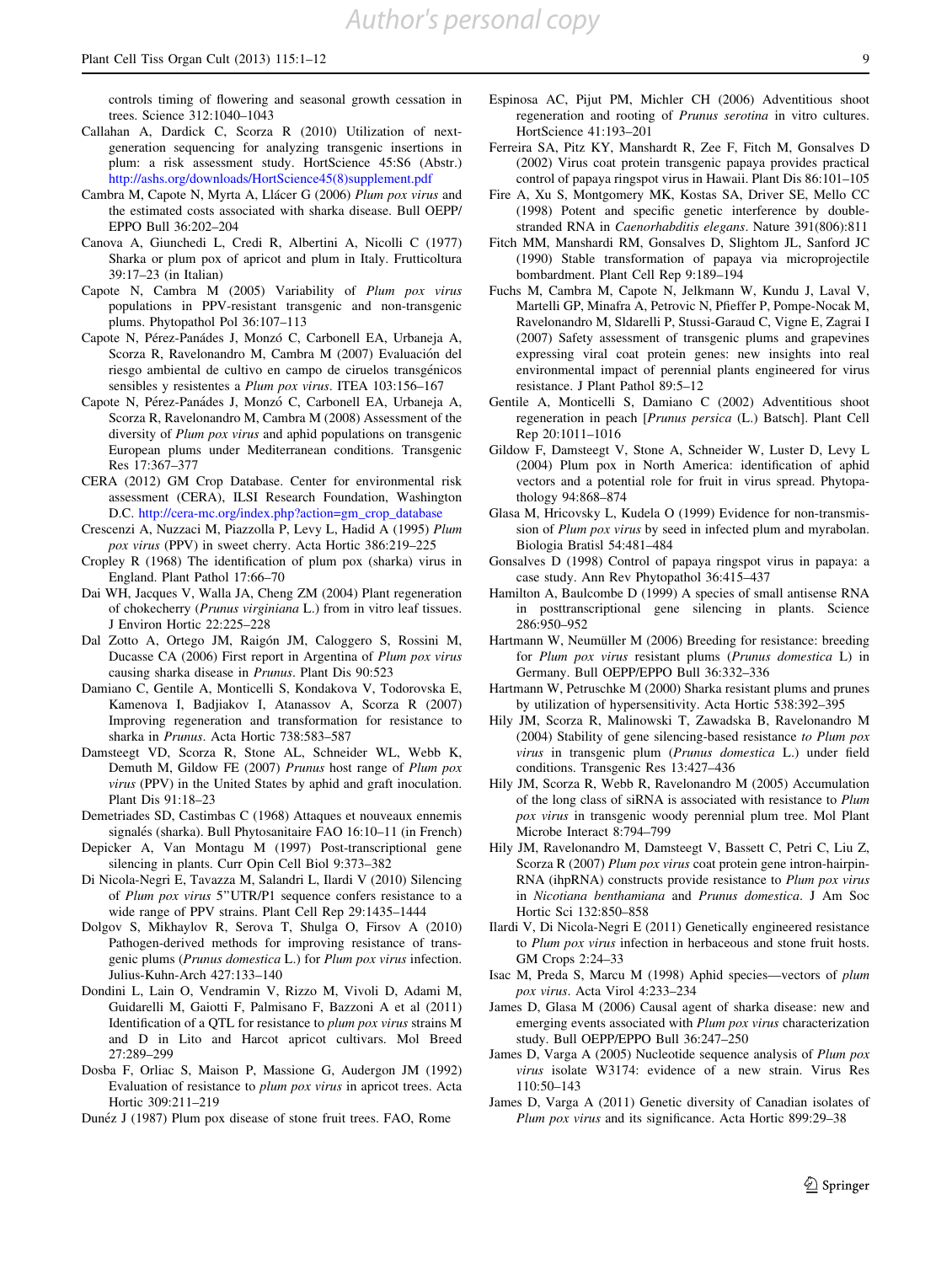- <span id="page-11-0"></span>James D, Varga A, Thompson D, Hayes S (2003) Detection of a new and unusual isolate of Plum pox potyvirus in plum (Prunus domestica). Plant Dis 87:1119–1124
- Jarošová J, Gadiou S, Polák J, Ravelonandro M, Scorza R, Kumar JK (2010) Evaluation of transgenic Prunus domestica L., clone C5 resistance to Plum pox virus. Julius-Kuhn Arch 427:330–333
- Jefferson RA (1987) Assaying chimeric genes in plants: the GUS gene fusion system. Plant Mol Biol Rep 5:387–405
- Jordovic M (1968) Effect of sources of infection on epidemiology of sharka (plum pox) virus disease. Tagungsber. DL DDR Berlin 97:301–308
- Josifovic´ M (1937) Mosaic of plum. Arch Minister Poljopriv 4:131–143 (in Serbochorv.)
- Kalayshan JA, Bilkey ND, Verderevskaya TD, Rubina EV (1994) Plum pox virus in sour cherry in Moldova. Bull OEPP/EPPO Bull 24:645–649
- Kamenova I, Scorza R, Ravelonandro M, Callahan A, Paunovic S, Zagrai I, Dorokhov D (2010) Blume Y (2010) Case study: reducing the harmful impacts of *Plum pox virus* through the use of biotechnology. In: Golikov A, Atanassov A (eds) Regional consensus documents on environmental risk and economic assessment of genetically modified crops. Black Sea Biotechnology Association, Infoprint, pp 127–151
- Karayiannis I, Mainou A, Tsaftaris A (1999) Apricot breeding in Greece for fruit quality and resistance to plum pox virus. Acta Hortic 488:111–117
- Kegler H, Hartmann W (1998) Present status of controlling conventional strains of Plum pox virus. In: Plant virus control. American Phytopathology Society, 3340, Pilot Knob Road, St. Paul, Minnesota pp 616–628
- Kegler H, Schade C (1971) Plum pox virus. CMI/AAB Descr Plant Vir 70:1–4
- Kegler H, Verderevskaja TD, Bivol TF (1985) Detection of different resistance types of plants against sharka virus (Plum pox virus). Arch für Phytopath und Pflanzeschutz 21:339-346
- Kegler H, Hartmann W, Fuchs E, Gruntzig M (1995) Different host reaction can involve field resistance of plum genotype to plum pox virus. Acta Hortic 386:306–310
- Kollerova E, Novakova S, Subr Z, Glasa M (2006) Plum pox virus mixed infection detected on apricot in Pakistan. Plant Dis 90:1108
- Kundu JK, Briard P, Hily JM, Ravelonandro M, Scorza R (2008) Role of the 25–26 nt siRNA in the resistance of transgenic Prunus domestica graft inoculated with plum pox virus. Virus Genes 36:215–220
- Kunze L, Krczal H (1971) Transmission of sharka virus by aphids. In: Proceedings of the 8th European Symposium of Fruit Tree Virus Diseases, Institut National de la Recherche Agronomique, Paris, pp 255–260
- Labonne G, Lauriaut F, Yvon M, Quiot JB, Avinent L, Llacer GL (1995) Aphids as potential vectors of Plum pox virus. Comparison of methods of testing and epidemiological consequences. Acta Hortic 386:207–218
- Lalli DA, Abbott AG, Zhebentyayeva TN, Badenes ML, Damsteegt V, Polák J, Krška B, Salava J (2008) A genetic linkage map for an apricot (Prunus armeniaca L.) BC1 population mapping plum pox virus resistance. Tree Genet Genomes 4:481–493
- Lambert P, Dicentra F, Rubio M, Audergon JM (2007) QTL analysis of resistance to sharka disease in the aprocot (Prunus armeniaca L.) 'Polanais' x 'Stark Early Orange' F1 progeny. Tree Genet Genomes 3:299–309
- Levy L, Damsteegt V, Welliver R (2000) First report of Plum pox virus (Sharka disease) in Prunus persicae in the United States. Plant Dis 84:202
- Lichtenegger L, Neumuller M, Treutter D, Hartmann W (2010) The inheritance of the hypersensitivity resistance of European plum

(Prunus domestica L.) against the  $Plum$  pox virus. Julius-Künh Arch 427:327–329

- Ling KS, Namba S, Gonsalves C, Slightom JL, Gonsalves D (1991) Protection against detrimental effects of Potyvirus infection in transgenic tobacco plants expressing the papaya ringspot virus coat protein gene. Biotechnology 9:752–758
- Llácer G (2006) Hosts and symptoms of *Plum pox virus*: herbaceous hosts. Bull OEPP/EPPO Bull 36:227–228
- Llácer G, Cambra M (2006) Hosts and symptoms of Plum pox virus: fruiting Prunus species. Bull OEPP/EPPO Bull 36:219–221
- Llácer G, Cambra M, Lavina A (1985) Detection of plum pox virus in Spain. Bull OEPP/EPPO Bull 15:325–329
- Louro D, Corvo LM (1985) Occurrence of sharka in Portugal. Acta Hortic 193:183
- Maejima K, Hoshi H, Hashimoto M, Himeno M, Kawanishi T, Komatsu K, Yamaji Y, Hamamoto H, Namba S (2010) First report of Plum pox virus infecting Japanese apricot (Prunus mume Sieb. Et Zucc) in Japan. J Gen Plant Pathol 76:226–231
- Malinowski T, Zawadzka B, Ravelonandro M, Scorza R (1998) Preliminary report on the apparent breaking of resistance of transgenic plum by chip budding inoculation of Plum pox virus PPV-S. Acta Virol 42:241–243
- Malinowski T, Cambra M, Capote N, Zawadska B, Gorris MT, Scorza R, Ravelonadro M (2006) Field trials of plum clones transformed with the Plum pox virus coat protein (PPV-CP) gene. Plant Dis 90:1012–1018
- Marandel G, Salava J, Abbott A, Candresse T, Decroocq V (2009) Quantitative trait loci meta-analysis of Plum pox virus resistance in apricot (Prunus armeniaca L.): new insights on the organization and the identification of genomic resistance factors. Mol Plant Pathol 10:347–360
- Maroquin C, Rassel A (1976) Caractérisation du plum pox virus sur un prunier en Belgique. Parasitica 32:93–108 (in French)
- Meijneke CAR (1967) Sharka in plums and peaches. Fruitteelt 57:251–252 (in Dutch)
- Mendonca D, Lopes MS, Laimer de Camara Machado M, Da Camara Machado A (1997) Diagnosis of viral diseases in stone fruits cultivated in the Azorean islands Terceira and Graciosa. In: Proceedings 17th Internat Symp Virus Virus-like Dis Temperate Fruit Crops. Bethesda: 40 (Abstr.)
- Mikhailov RV, Dolgov SV (2007) Transgenic plum (Prunus domestica L.) plants obtained by Agrobacterium-mediated transformation of leaf explants with various selective agents. Acta Hortic 738:613–623
- Milusheva S, Gercheva P, Bozhkova V, Kamenova I (2008) Experiments on transmission of plum pox virus through Prunus seeds. J Plant Pathol 90:S1.23–S1.26
- Minoiu N (1997) Plum diseases and pests. In: Cociu I, Botu I, Minoiu NI, Modoran I (eds) The Plum. Editure Conphys, Pitesti, pp 343–374
- Minoiu N, Maxim A, Vladianu D, Platon I, Balaci R (1998) New results concerning the plum pox virus epidemiology and resistance of plum cultivars, hybrids and rootstocks. Acta Virolgica 42:244–247
- Moreno A, Fereres A, Cambra M (2009) Quantitative estimation of Plum pox virus targets acquired and transmitted by a single Myzus persicae. Arch Virol 154:1391–1399
- Navratil M, Safarova D, Karesova R, Petrzik K (2005) First evidence of Plum pox virus on apricot trees in China. Plant Dis Note 89:338
- Nemchinov L, Hadidi A (1996) Characterization of the sour cherry strain of Plum pox virus. Phytopathology 86:575–580
- Neumüller M, Hartmann W (2008) The phenotypically quantitative nature of hypersensitivity of European plum (Prunus domestica L.) against the Plum pox virus and its description using the hypersensitivity index. Hortic Sci (Prague) 35:50–64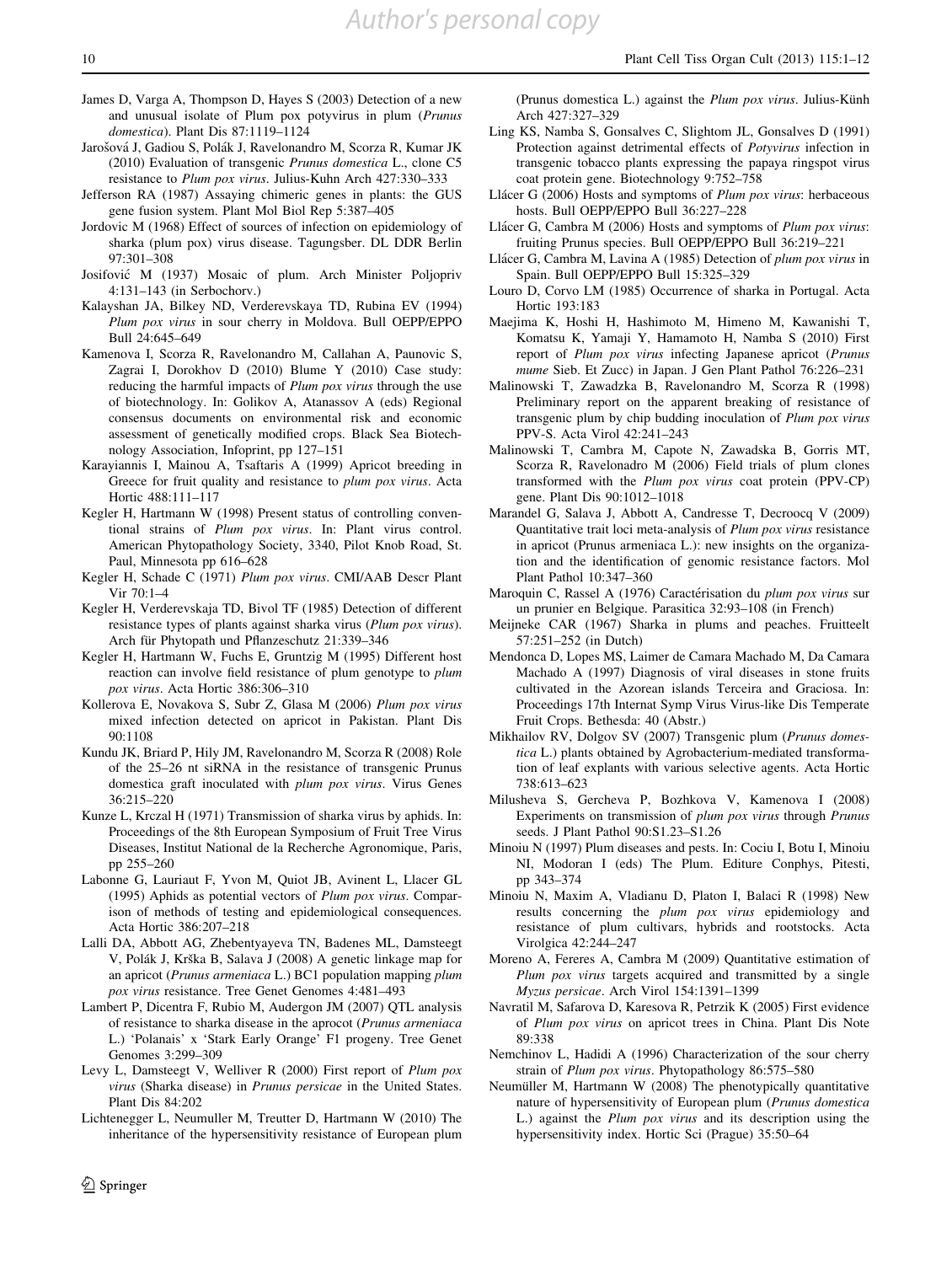- <span id="page-12-0"></span>Neumüller M, Hartmann W, Petruschke M, Treutter D (2010) The hypersensitivity resistance of European plum to the Plum pox virus and its potential impact on the epidemiology of the virus. Julius-Kühn Arch 427:147-150
- OEPP/EPPO (1983) Data sheets on quarantine organisms No. 96, Plum pox virus. Bull OEPP/EPPO Bull 13 (1)
- OEPP/EPPO Bull (2006) A review of Plum pox virus. In: Capote N, Cambra M, Llacer G, Petter F, Platts LG, Roy AS, Smith IM (eds) Blackwell Publishing Los Angeles, CA, pp 201–349
- Olmos A, Capote N, Candresse T (2006) Detection and characterization of Plum pox virus: molecular methods. Bull OEPP/EPPO Bull 36:262–266
- Padilla IMG, Golis A, Gentile A, Damiano C, Scorza R (2006) Evaluation of transformation in peach Prunus persica explants using green fluorescent protein (GFP) and beta-glucuronidase (GUS) reporter genes. Plant Cell Tissue Organ Cult 84:309–314
- Papingyi A (1965) Lija në formë unaze e kumbullës. Plum ring pox on plum. Bull Shke Bujq, Tirane 2:31–32 (in Albanian)
- Pasquini G, Barba M (2006) The question of seed transmissibility of Plum pox virus. Bull OEPP/EPPO Bull 36:287–292
- Pasquini G, Simeone AM, Conte L, Barba M (1998) Detection of Plum pox virus in apricot seeds. Acta Virol 42:260–263
- Pasquini G, Simeone AM, Conte L, Barba M (2000) RT-PCR evidence of the non-transmission through seed of *Plum pox virus* strains D and M. J. Plant Pathol 82:221–226
- Petri C, Webb K, Hily J-M, Dardick C, Scorza R (2008) High transformation efficiency in plum (Prunus domestica L.): a new tool for functional genomics studies in Prunus spp. Mol Breeding 22:581–591
- Pieniazek SA (1962) Survey on fruit tree virus diseases present in Poland. In: Proceedings 5th European symposium fruit tree virus diseases. Bologna
- Polák J, Jarošová J (2012) Susceptibility of plum trees cv. 'Jojo' to a Czech isolate of Plum pox virus strain D. Can J Plant Pathol 34:283–287
- Polák J, Komínek P (2001) Further evidence of the non-transmissibility of Plum pox virus through seeds: myrobalan (Prunus cerasifera). Phytopathol Pol 20:39–46
- Polák J, Komínek P (2012) Biological evidence for practical immunity of apricot cultivar Harlayne to Plum pox virus. Plant Protect Sci 48:143–148
- Polák J, Oukropec I, Chod J (1992) The production of sharka free propagating material of apricots and peaches in Czech Republic. Acta Hortic 309:139–142
- Polák J, Pívalová J, Jokeš M, Svoboda J (2005a) Prune cv. Jojo resistance to different strains of Plum pox virus. Plant Protect Sci 41:47–51
- Polák J, Pívalová J, Jokeš M, Svoboda J, Scorza R, Ravelonandro M (2005b) Preliminary results of interactions of Plum pox (PPV), Prune dwarf (PDV), and Apple chlorotic leafspot (ACLSV) viruses with transgenic plants of plum, Prunus domestica L. clone C-5 grown in an open field. Phytopathol Pol 36:115–122
- Polák J, Pívalová J, Kumar J, Jokeš M, Scorza R, Ravelonandro M (2008) Behaviour of transgenic Plum pox virus-resistant Prunus domestica L. clone C5 grown in the open field under a high and permanent infection pressure of the PPV-REC strain. J Plant Pathol 90:33–36
- Polák J, Kumar J, Krška B, Ravelonandro M (2012) Biotech/GM crops in horticulture: plum cv. Honeysweet resistant to Plum pox virus. Plant Protect Sci 48:S43–S48
- Ramesh SA, Kaiser BN, Franks T, Collins G, Sedgley M (2006) Improved methods in Agrobacterium-mediated transformation of almond using positive (mannose/pmi) or negative (kanamycin resistance) selection-based protocols. Plant Cell Rep 25:821–828
- Ravelonandro M, Monsion M, Teycheney PY, Delbos R, Dunez J (1992) Construction of a chimeric viral gene expressing Plum pox virus coat protein. Gene 120:167–173
- Ravelonandro M, Scorza R, Bachelier JC, Labonne G, Levy L, Damsteegt V, Callahan AM, Dunez J (1997) Resistance of transgenic Prunus domestica to Plum pox virus infection. Plant Dis 81:1231–1235
- Ravelonandro M, Scorza R, Renaud R, Salesses G (1998) Transgenic plums resistant to Plum pox virus infection and preliminary results of cross-hybridization. Acta Hortic 478:67–71
- Ravelonandro M, Briard P, Scorza R (2001) Significant resistance of transgenic plums against the four serotypes of plum pox potyvirus. Acta Hortic 550:431–435
- Ravelonandro M, Scorza R, Minoiu R, Zagrai I, Platon I (2002a) Field tests of transgenic plums in Romania. Sănătatea Plant 6:16–17
- Ravelonandro M, Briard P, Monsion M, Scorza R (2002b) Stable transfer of the Plum pox virus (PPV) capsid transgene to seedlings of two French cultivars 'Prunier d'Ente 303' and 'Quetsche 2906', and preliminary results of PPV challenge assays. Acta Hortic 577:91–96
- Ravelonandro M, Scorza R, Kundu J, Briard P, Monsion M (2007) The effect of co-infecting viruses on transgenic *Plum pox virus* resistant plums (Prunus domestica). Acta Hortic 738:653–656
- Ravelonandro M, Scorza R, Briard P, Lafargue B, Renaud R (2011) Inheritance of silencing in transgenic plums. Acta Hortic 899:139–144
- Ravelonandro M, Briard P, Hily JM (2013) RNAi to silence the plum pox virus genome. Acta Hortic 974:165–174
- Ravelonanrdo M, Briard P, Renaud R, Scorza R (2001) Transgenebased resistance to Plum pox virus (Sharka disease) is transferred through inter-specific hybridization in Prunus. Acta Hortic 546:569–574
- Roy AS, Smith IM (1994) Plum pox situation in Europe. Bull OEPP/ EPPO Bull 24:515–523
- Sahtiyanci S (1969) Virus de la sharka chez le prunier. Bull Phytosanitaire FAO 17:69 (in French)
- Salava J, Wang Y, Krška B, Polák J, Komínek P, Miller WR, Dowler LW, Reighard LG, Abbott GA (2001) Identification of molecular markers linked to resistance of apricot (Prunus armeniaca L.) to Plum pox virus. In: Plant and Animal Genome IX Conference, San Diego, USA: [http://www.intl-pag.org/pag/10/abstracts/](http://www.intl-pag.org/pag/10/abstracts/P5h_01.html) [P5h\\_01.html](http://www.intl-pag.org/pag/10/abstracts/P5h_01.html)
- Salava J, Wang Y, Krška B, Polák J, Komínek P, Miller W, Dowler W, Reighard GL, Abbott AG (2002) Identification of molecular markers linked to resistance of apricot (Prunus armeniaca L.) to plum pox virus. J Plant Dis Protect 109:64–67
- Sanford JC, Johnston SA (1985) The concept of parasite-derived resistance-deriving resistance genes from the parasite's own genome. J Theor Biol 113:395–405
- Schuch K (1957) Virus diseases and similar phenomena in fruit crops. Mitt. Biologischen Bundesanstalt für Land- und Forstwirtschaft 88:126–128 (in German)
- Scorza R, Ravelonandro M, Callahan AM, Cordts JM, Fuchs M, Dunez J, Gonsalves D (1994) Transgenic plums (Prunus domestica) express the Plum pox virus coat protein gene. Plant Cell Rep 14:18–22
- Scorza R, Levy L, Damsteegt V, Yepes M, Cordts J, Hadidi A, Slightom J, Gonsalves D (1995) Transformation of European plum (Prunus domestica L.) with the papaya ringspot virus coat protein gene and reaction of transgenic plants to inoculation with plum pox virus. J Am Soc Hortic Sci 120:943–952
- Scorza R, Callahan AM, Levy L, Damsteegt V, Ravelonandro M (1998) Transferring potyvirus coat protein gene through hybridization of transgenic plants to produce Plum pox virus resistant plums (Prunus domestica). Acta Hortic 472:421–427
- Scorza R, Callahan A, Levy L, Damsteegt V, Webb K, Ravelonandro M (2001) Post-transcriptional gene silencing in Plum pox virus